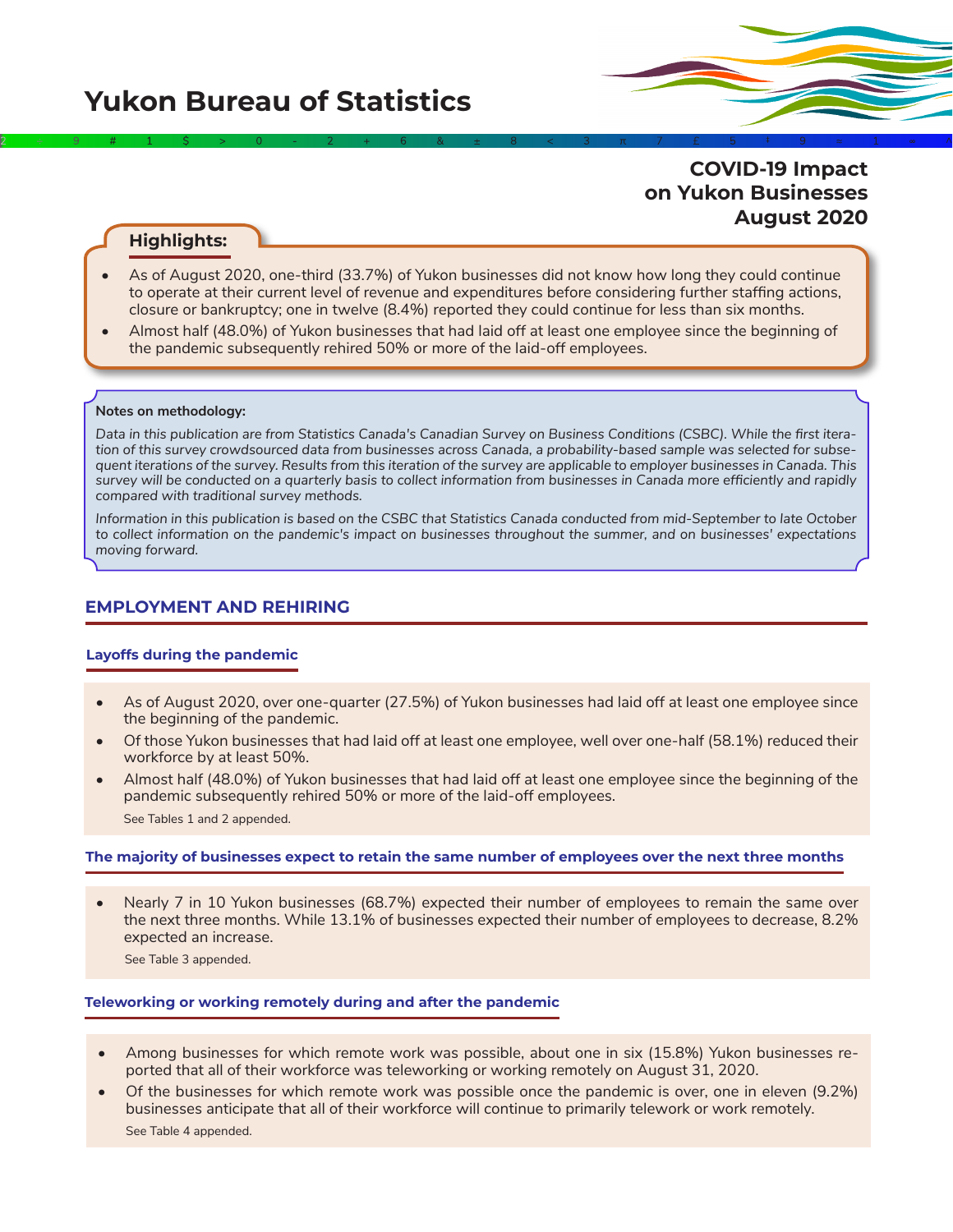## **IMPACTS OF THE PANDEMIC**

## **Business operating status**

• As of August 2020, over one-half (50.5%) of Yukon businesses reported remaining fully functional; one in seven (13.9%) reported they had shut down temporarily but has since reopened; over one-third (34.2%) have remained partially operational; and the remaining 1.4% shut down temporarily and have remained closed.

See Table 5 appended.

#### **Business revenues**

- Over one-quarter (27.4%) of Yukon businesses reported that their revenues from August 2020 were down 30% or more, year-over-year. About one in six (15.9%) businesses reported that their revenues were down by 50% or more.
- Nearly half (45.0%) of Yukon businesses did not expect their revenues to be higher over the next three months compared with the previous three months. About one in five (20.4%) businesses were uncertain about their revenues over the next three months.

See Tables 6 and 14 appended.

#### **Top Reasons Business Did Not Access Any Funding or Credit Due to COVID-19**

• About two in five (39.0%) Yukon businesses did not receive any approved sources of funding or credit due to COVID-19. Of those businesses, three in four (75.8%) businesses reported that they did not need funding or credit; about one in six (15.8%) could not access funding or credit due to eligibility requirements; and about one in eleven (8.6%) cited lack of awareness.

See Tables 7 and 8 appended.

#### **Liquidity and ability to take on more debt**

• About eight in ten (78.6%) Yukon businesses had the cash or liquid assets required to operate. About one in nine (11.3%) businesses reported that they were unable to take on more debt, and a further one in ten (10.1%) could not say if they could take on more debt.

See Table 9 appended.

## **FUTURE OUTLOOK**

#### **Outlook on business operations**

• As of August 2020, one-third (33.7%) of Yukon businesses did not know how long they could continue to operate at their current level of revenue and expenditures before considering further staffing actions, closure or bankruptcy; one in twelve (8.4%) reported they could continue for less than six months.

See Table 13 appended.

### **Some businesses expect to raise prices over the next three months**

• About one in seven (14.7%) Yukon businesses expected to raise prices over the next three months. In contrast, 4.9% of all businesses expected to lower prices. See Table 18 appended.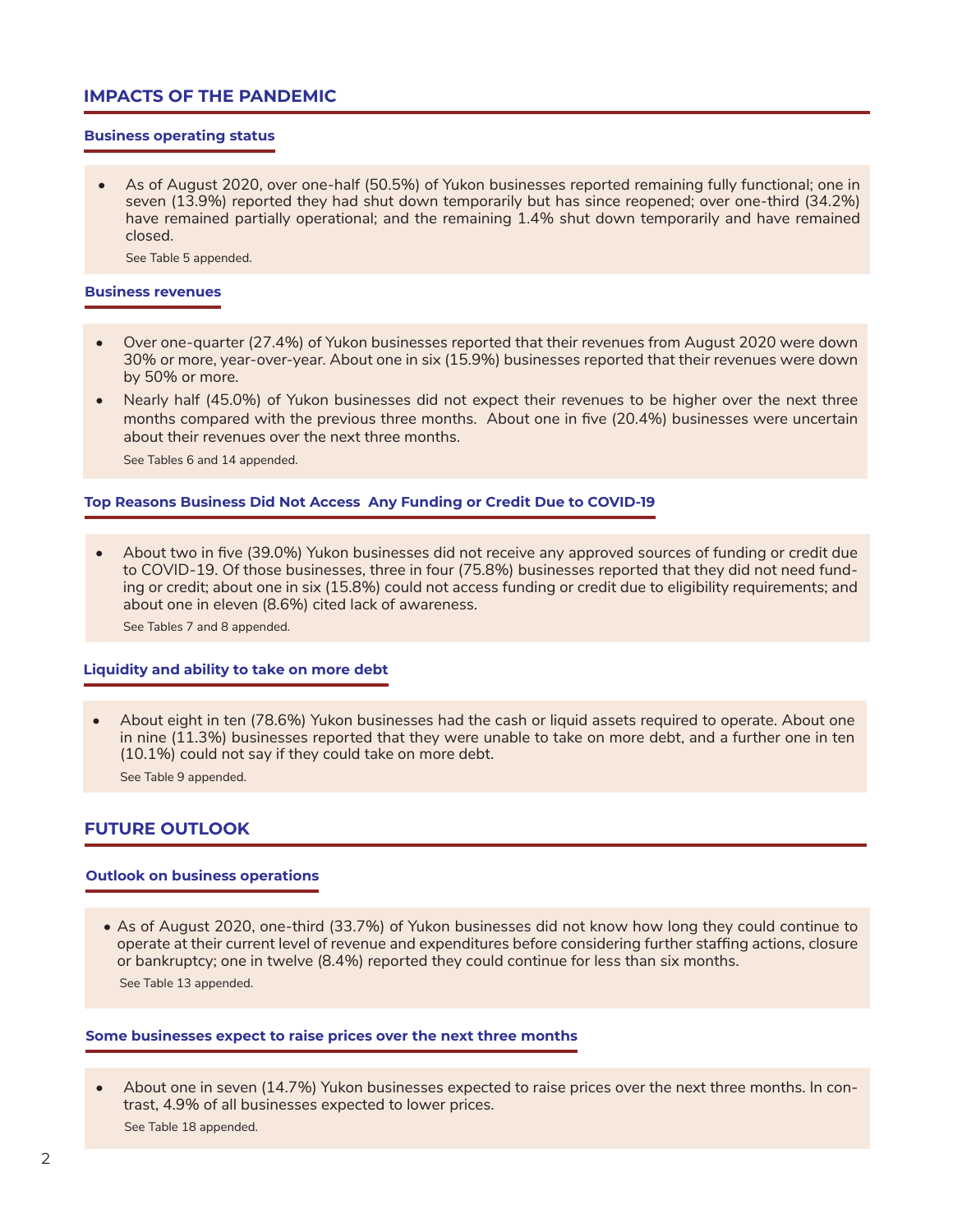## **Table 1 - Layoffs Since the Start of COVID-19**

|                                                  |                  |      |      | Employment Size |      |      | <u>Type</u> |                                                             | Age of Business |      |      | Majority Ownership |                        |                   |
|--------------------------------------------------|------------------|------|------|-----------------|------|------|-------------|-------------------------------------------------------------|-----------------|------|------|--------------------|------------------------|-------------------|
| <b>Business or organization workforce status</b> | Total            | 1-4  |      | 5-19 20-99      |      |      |             | 100+ Private Non-profit 2yrs & less 3-10yrs 11-20yrs 20yrs+ |                 |      |      | Women India Immial |                        |                   |
|                                                  |                  |      |      |                 |      |      |             | % of businesses                                             |                 |      |      |                    |                        |                   |
| Business laid off at least one staff             | 27.5             | 18.4 | 32.2 | 52.6            | 11.9 | 29.0 | 25.6        |                                                             | 25.6            | 24.6 | 27.1 |                    | $26.239.4^{\circ}$     | $25.8^{\text{E}}$ |
| Business did not lay off any of its workforce    | 60.6             | 60.1 | 64.9 | 46.4            |      | 58.4 | 74.4        |                                                             | 61.1            | 66.6 | 58.2 |                    | 62.4 52.4 <sup>E</sup> | 68.3 <sup>E</sup> |
| <b>Business has no staff</b>                     | 10.1             | 20.8 | 0.0  | 0.0             | 0.OI | 10.9 | 0.0         | 0.0                                                         | 10.1            | 8.7  | 12.7 | 9.9                | 0.0                    | 5.9               |
| <b>Unknown</b>                                   | 1.8 <sup>°</sup> |      | 2.9  | 1.0             |      | 1.7  | 0.0         | 0.0                                                         | 3.2             | 0.0  | 2.01 | 1.4                | 8.2                    | 0.0               |

<sup>E</sup> = use with caution<br>F = too unreliable to be published<br>Source: Statistics Canada data table 33-10-0279-01

## **Table 2 - Percentage of Workforce Laid Off and Rehired due to COVID-19**

| Total | 1-4                                         |      |                   |                                                   |                                                    |                                                                     |                            |                                                             |                                        |                                                                             | Women                                                                                     |                   | Indig Immig                             |
|-------|---------------------------------------------|------|-------------------|---------------------------------------------------|----------------------------------------------------|---------------------------------------------------------------------|----------------------------|-------------------------------------------------------------|----------------------------------------|-----------------------------------------------------------------------------|-------------------------------------------------------------------------------------------|-------------------|-----------------------------------------|
|       |                                             |      |                   |                                                   |                                                    |                                                                     |                            |                                                             |                                        |                                                                             |                                                                                           |                   |                                         |
| 7.3   | 2.3                                         | 4.6  | 21.6              |                                                   | 7.8                                                |                                                                     | 0.0                        | 4.1                                                         | 3.8                                    | 13.9                                                                        | 0.0                                                                                       | 0.0               | 0.0                                     |
| 8.3   | 3.4                                         | 5.1  | 23.4              |                                                   | 8.8                                                |                                                                     | 8.8                        | 9.0                                                         | 7.4                                    | 8.1                                                                         | 3.3                                                                                       | 11.1              | 0.0                                     |
| 14.2  | 8.1                                         | 18.8 | 11.7              |                                                   | 15.3                                               |                                                                     | F                          | 8.8                                                         | 7.8                                    | 19.2                                                                        | 11.3                                                                                      | F                 | 0.0                                     |
| 7.9   |                                             | 0.0  | 6.0               |                                                   | 8.1                                                |                                                                     | 0.0                        | 0.0                                                         |                                        | 11.9                                                                        | 2.0                                                                                       | 0.0               | 5.3                                     |
| 4.1   | 0.0                                         | 7.9  | 2.1               |                                                   | 4.6                                                |                                                                     | 0.0                        | 0.0                                                         | 8.3                                    | 6.5                                                                         | 0.0                                                                                       | 0.0               | 4.0                                     |
| 10.4  | 12.2                                        | 8.7  | 11.7              |                                                   | 7.3                                                | F                                                                   |                            | 12.6                                                        | 17.2                                   | 4.7                                                                         | 6.8                                                                                       | 22.9 <sup>E</sup> | 0.0                                     |
| 5.1   | 0.0                                         | 10.0 | 2.0               |                                                   | 5.6                                                |                                                                     |                            | 6.7                                                         | 9.3                                    | 0.0                                                                         | 8.8                                                                                       | 0.0               | 12.2 <sup>E</sup>                       |
| 1.1   | 0.0                                         | 0.0  | 5.6               |                                                   | 0.5                                                |                                                                     | 0.0                        | 0.0                                                         | 2.6                                    | 1.7                                                                         | 0.0                                                                                       | 0.0               | 2.6                                     |
| 3.6   | 0.0                                         | 4.1  | 8.0               |                                                   | 3.1                                                |                                                                     | 0.0                        | 4.5                                                         | 0.0                                    | 5.7                                                                         | 1.9                                                                                       | 0.0               | 0.0                                     |
| 2.3   | 0.0                                         | 4.0  | 2.2               |                                                   | 2.6                                                |                                                                     | 0.0                        | 0.0                                                         | 0.0                                    | 6.0                                                                         | 0.0                                                                                       | 0.0               | 0.0                                     |
| 35.6  |                                             |      | 5.7               |                                                   | 36.2                                               | F                                                                   | F                          |                                                             |                                        | 22.2                                                                        |                                                                                           | 0.0               | F                                       |
|       | Business workforce laid off since the start |      | 20.6 <sup>E</sup> | 5-19 20-99<br>53.5 <sup>E</sup> 36.7 <sup>E</sup> | <b>Employment Size</b><br>0.01<br>0.0 <sub>l</sub> | 0.0<br>0.01<br>100.0<br>0.01<br>0.01<br>0.0<br>0.01<br>0.01<br>0.01 | Type<br>------------------ | 3.7<br>3.7<br>4.5<br>6.2<br>0.0<br>0.0<br>6.9<br>7.9<br>0.0 | 12.9 <sup>E</sup><br>10.6 <sup>E</sup> | Age of Business<br>% of businesses -------------------<br>54.3 <sup>E</sup> | 100+ Private Non-profit 2yrs & less 3-10yrs 11-20yrs 20yrs+<br>$17.4^E$<br>$26.1^{\circ}$ |                   | Majority Ownership<br>66.0 <sup>E</sup> |

| Business workforce rehired since being laid<br>off since the start of the COVID-19 |       |                        |      | <b>Employment Size</b> |                  |      | <u>Type</u> |                                                            | Age of Business   |                   |                   | Majority Ownership |                   |                   |
|------------------------------------------------------------------------------------|-------|------------------------|------|------------------------|------------------|------|-------------|------------------------------------------------------------|-------------------|-------------------|-------------------|--------------------|-------------------|-------------------|
| <b>I</b> pandemic                                                                  | Total | 1-4                    |      | 5-19 20-99             |                  |      |             | 100+ Private Non-profit 2yrs & less 3-10yrs 11-20yrs 20yrs |                   |                   |                   | Women              |                   | Indig Immig       |
| Percentage range                                                                   |       |                        |      |                        |                  |      |             | $\cdot$ % of businesses $\cdot$                            |                   |                   |                   |                    |                   |                   |
| lless than 10%                                                                     | 19.9  | 12.8                   | 23.6 | 23.3                   | 0.0              | 21.7 | 0.0         | 5.7                                                        | 16.5              | 42.7 <sup>5</sup> | 16.2              | 12.7               | 13.8 <sup>E</sup> | 4.0               |
| 10% to less than 20%                                                               | 6.6   | 10.4                   | 0.0  | 13.9                   | 100.0            | 7.4  | 0.0         | 3.1                                                        | 3.8               | 18.0 <sup>E</sup> | 4.5               | 13.8               | 0.0               | 0.0               |
| $120\%$ to less than $30\%$                                                        | 19.1  | $20.4^{\text{E}}$ 23.3 |      | 7.8                    | 0.0              | 17.8 |             | 12.9 <sup>E</sup>                                          | 17.6 <sup>E</sup> | 3.2               | 29.8 <sup>E</sup> | $11.5^E$           | F                 | F                 |
| $130\%$ to less than $40\%$                                                        | 5.5   | 15.6                   | 0.0  | 2.4                    | 0.0 <sub>l</sub> | 6.2  | 0.0         | 0.0                                                        | 0.0               | 16.8 <sup>E</sup> | 6.1               | 0.0                | 0.0               | 0.0               |
| $140\%$ to less than 50%                                                           | 0.8   | 0.0                    | 0.0  | 3.6                    | 0.0              | 0.0  | 7.9         | 0.0                                                        | 0.0               | 2.2               | 0.9               | 0.0                | 4.0               | 0.0               |
| $150\%$ to less than 60%                                                           | 2.3   | 0.0                    | 4.0  | 2.2                    | 0.0              | 2.6  | 0.0         | 0.0                                                        | 0.0               | 0.0               | 5.9               | 8.2                | 0.0               | 0.0               |
| $160\%$ to less than $70\%$                                                        | 1.6   | 0.0                    | 2.9  | 1.4                    | 0.0 <sub>l</sub> | 1.5  | 3.1         | 10.6 <sup>E</sup>                                          | 0.0               | 0.0               | 0.7               | 0.0                | 0.0               | 14.8 <sup>E</sup> |
| 170% to less than 80%                                                              | 3.2   | 0.0                    | 4.2  | 5.8                    | 0.0 <sub>l</sub> | 2.7  | 7.5         | 0.0                                                        | 8.3               | 0.0               | 1.8               | 10.3               | 0.0               | 0.0               |
| 180% to less than 90%                                                              | 5.0   | 0.0                    | 5.7  | 11.6                   | 0.0              | 2.7  |             | 0.0                                                        | 10.4              | 0.0               | 5.1               | 0.0                | 19.3 <sup>E</sup> | 0.0               |
| $190\%$ to less than 100%                                                          | 5.0   | 0.0                    | 8.8  | 4.7                    | 0.01             | 5.6  | 0.0         | 0.0                                                        | 13.9 <sup>E</sup> | 0.0               | 2.5               | 2.3                | 5.1               | F                 |
| 100%                                                                               | 30.9  | F.                     | 27.5 | 23.2                   | 0.0              | 32.0 | 21.4        | F                                                          | $29.5^E$          | 17.0 <sup>E</sup> | 26.5              | 41.2 <sup>E</sup>  | F                 | 5.3               |

 $E =$  use with caution

F = too unreliable to be published Source: Statistics Canada data table 33-10-0280-01

## **Table 3 - Short-term Number of Employee Expectation**

| <b>Expectations regarding the number of</b> |       |      |      | <b>Employment Size</b> |     |      | <u>Type</u>      |                                                             | Age of Business |      |      | Majority Ownership |      |                   |
|---------------------------------------------|-------|------|------|------------------------|-----|------|------------------|-------------------------------------------------------------|-----------------|------|------|--------------------|------|-------------------|
| employees over the next three months        | Total |      |      | 5-19 20-99             |     |      |                  | 100+ Private Non-profit 2yrs & less 3-10yrs 11-20yrs 20yrs+ |                 |      |      | Women              |      | India Immial      |
|                                             |       |      |      |                        |     |      |                  | - % of businesses -------------------                       |                 |      |      |                    |      |                   |
| <b>Increase</b>                             | 8.2   | 5.0  | 11.2 | 11.7                   | 0.0 | 7.7  | 15.3             | 9.6 <sup>E</sup>                                            | 14.1            | 4.0  | 5.3  | 10.9               | 3.8  | 0.0 <sub>1</sub>  |
| Stay the same                               | 68.7  | 74.7 | 64.3 | 60.0                   |     | 67.1 | 81.7             | 85.0 <sup>E</sup>                                           | 65.2            | 70.5 | 67.5 | 54.4               | 85.1 | 71 2 티            |
| Decrease                                    | 13.1  | 8.6  | 16.3 | 19.9                   |     | 14.1 | 3.0              | 2.6                                                         | 10.6            | 21.7 | 12.5 | 16.8               | 1.9  | 7.6 I             |
| <b>Unknown</b>                              | 10.1  |      | 8.1  | 8.5                    |     | 11.1 | 0.0 <sub>l</sub> | 2.8                                                         | 10.2            | 3.8  | 14.6 | 17.9               | 9.1  | $21.2^{\text{E}}$ |

<sup>E</sup> = use with caution<br>F = too unreliable to be published<br>Source: Statistics Canada data table 33-10-0295-01

Indig = First Nations, Métis or Inuit Immig = Immigrant to Canada

Indig = First Nations, Métis or Inuit Immig = Immigrant to Canada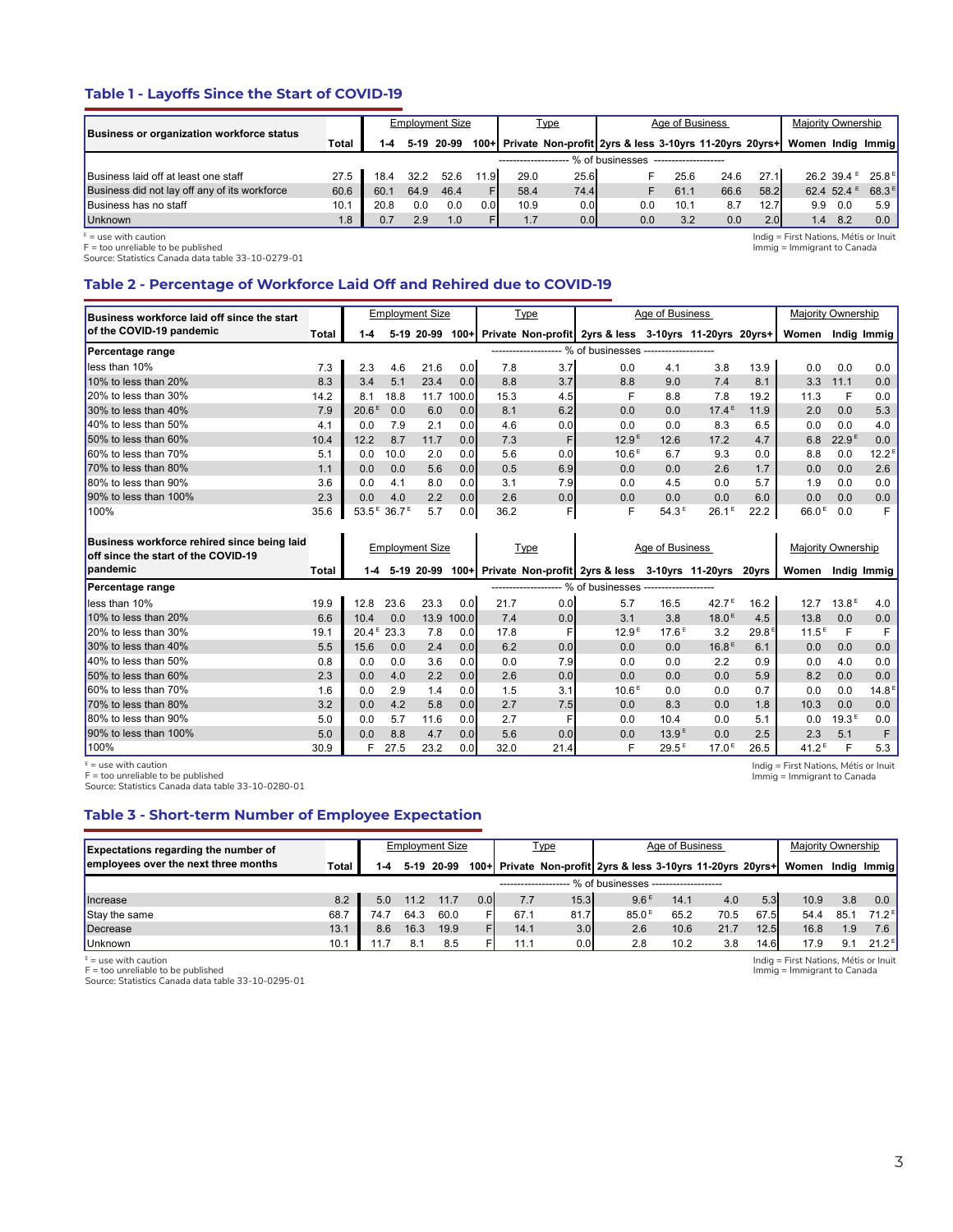### **Table 4 - Percentage of workforce Teleworking or Working Remotely**

| Workforce teleworking or working remotely                                        |       |           |                   | <b>Employment Size</b> |     |                   | Type                    |                                                             | Age of Business |                         |      | <b>Majority Ownership</b> |       |                   |
|----------------------------------------------------------------------------------|-------|-----------|-------------------|------------------------|-----|-------------------|-------------------------|-------------------------------------------------------------|-----------------|-------------------------|------|---------------------------|-------|-------------------|
| on August 31st, 2020                                                             | Total | $1 - 4$   | $5-19$            | 20-99                  |     |                   |                         | 100+ Private Non-profit 2yrs & less 3-10yrs 11-20yrs 20yrs+ |                 |                         |      | Women                     |       | India Immia       |
| Percentage range                                                                 |       |           |                   |                        |     |                   |                         | ------------------- % of businesses -------------------     |                 |                         |      |                           |       |                   |
| 0% to less than 1%                                                               | 27.1  | 28.8      | 24.8              | 29.3                   | 0.0 | 26.8              | 35.4 <sup>E</sup>       | 5.2                                                         | 27.8E           | F                       | 28.0 | $54.1^E$                  | F     | 6.2               |
| 1% to less than 10%                                                              | 14.7  | 3.9       | 27.0 <sup>E</sup> | 21.4                   | F   | 19.2              | 2.8                     | 12.6 <sup>E</sup>                                           | $30.1^E$        | 3.2                     | 13.7 | 8.9                       | 0.0   | 3.1               |
| 10% to less than 20%                                                             | 10.4  | 12.8      | 4.1               | 12.7                   | F   | 13.8              | 1.5                     | F                                                           | 0.0             | 11.0                    | 6.3  | 0.0                       | 0.0   | F                 |
| 20% to less than 30%                                                             | 9.9   | 15.6      | 1.5               | 10.6                   | 0.0 | 6.3               | 1.5                     | F                                                           | $17.5^E$        | 0.0                     | 5.0  | 0.0                       | 0.0   | 0.0               |
| 30% to less than 40%                                                             | 2.3   | 0.0       | 5.0               | 4.0                    | 0.0 | 1.8               | 4.7                     | 0.0                                                         | 3.2             | 3.2                     | 2.2  | 0.0                       | 15.0  | 0.0               |
| 40% to less than 50%                                                             | 0.7   | 0.0       | 0.0               | 0.0                    | F   | 0.9               | 0.0                     | 5.2                                                         | 0.0             | 0.0                     | 0.0  | 0.0                       | 0.0   | 0.0               |
| 50% to less than 60%                                                             | 8.8   | 6.1       | 15.7              | 3.9                    | 0.0 | 5.6               | 22.2                    | 0.0                                                         | 8.5             | 0.0                     | 15.4 | 7.6                       | 16.5E | 13.6 <sup>E</sup> |
| 60% to less than 70%                                                             | 2.9   | 0.0       | 5.3               | 7.0                    | 0.0 | 3.0               | 0.0                     | 0.0                                                         | 0.0             | 5.6                     | 3.8  | 0.0                       | 0.0   | 8.4               |
| 70% to less than 80%                                                             | 2.7   | 4.1       | 0.0               | 4.3                    | 0.0 | 1.0               | 9.5                     | 5.6                                                         | 0.0             | 0.0                     | 4.4  | 0.0                       | 0.0   | 0.0               |
| 80% to less than 90%                                                             | 4.7   | 0.0       | 11.0 <sup>E</sup> | 6.7                    | 0.0 | 5.9               | 1.9                     | 0.0                                                         | 0.0             | F                       | 1.8  | 0.0                       | 3.6   | 4.7               |
| 90% to less than 100%                                                            | 0.0   | 0.0       | 0.0               | 0.0                    | 0.0 | 0.0               | 0.0                     | 0.0                                                         | 0.0             | 0.0                     | 0.0  | 0.0                       | 0.0   | 0.0               |
| 100%                                                                             | 15.8  | 28.8      | 5.5               | 0.0                    | 0.0 | 15.7              | 20.5 <sup>E</sup>       | 0.0                                                         | 13.0            | 20.7 <sup>E</sup>       | 19.4 | 29.4 <sup>E</sup>         | F     | F                 |
| Workforce anticipated to continue to<br>primarily telework or work remotely once |       |           |                   | <b>Employment Size</b> |     |                   | Type                    |                                                             | Age of Business |                         |      | <b>Majority Ownership</b> |       |                   |
| the COVID-19 pandemic is over                                                    | Total | $1 - 4$   |                   | 5-19 20-99             |     |                   | 100+ Private Non-profit | 2yrs &                                                      |                 | 3-10yrs 11-20yrs 20yrs+ |      | Women                     |       | Indig Immig       |
| Percentage range                                                                 |       |           |                   |                        |     | ----------------- |                         | - % of businesses -------------------                       |                 |                         |      |                           |       |                   |
| 0% to less than 1%                                                               | 58.3  | Е<br>58.1 | 62.7 <sup>E</sup> | 49.9                   | F   | 50.4              | 78.3                    | 84.1                                                        | $64.4^E$        | F                       | 56.3 | 72.8                      | F     | F                 |
| 1% to less than 10%                                                              | 8.5   | 1.4       | 13.8              | 19.8                   | 0.0 | 11.2              | 1.3                     | 5.2                                                         | 6.0             | 3.2                     | 13.1 | 7.7                       | 0.0   | 3.1               |
| 10% to less than 20%                                                             | 7.0   | 4.7       | 11.0 <sup>E</sup> | 6.7                    | 0.0 | 8.7               | 3.0                     | 0.0                                                         | 0.0             | F                       | 2.5  | 0.0                       | 0.0   | 0.0               |
| 20% to less than 30%                                                             | 8.3   | 11.1      | 3.5               | 10.3                   | 0.0 | 7.1               | 11.1                    | 0.0                                                         | 8.2             | 6.6                     | 11.5 | 0.0                       | 6.0   | 8.4               |
| 30% to less than 40%                                                             | 1.4   | 0.0       | 0.0               | 4.3                    | F   | 1.9               | 0.0                     | 10.8                                                        | 0.0             | 0.0                     | 0.0  | 0.0                       | 0.0   | 0.0               |

40% to less than 50% 2.1 0.0 5.3 1.9 0.0 2.8 0.0 0.0 0.0 1.5 3.8 0.0 0.0 0.0 50% to less than 60% 3.2 2.4 3.6 5.1 0.0 3.0 4.7 0.0 8.5 2.2 2.2 3.7 9.0 13.6 <sup>E</sup> 60% to less than 70% 0.0 0.0 0.0 0.0 0.0 0.0 0.0 0.0 0.0 0.0 0.0 0.0 0.0 0.0 70% to less than 80% 0.0 ┃ 0.0 0.0 0.0 0.0 ┃ 0.0 0.0 0.0 0.0 0.0 0.0 0.0 0.0 80% to less than 90% 0.3 0.0 0.0 1.9 0.0 0.0 1.5 0.0 0.0 0.0 0.7 0.0 0.0 0.0 90% to less than 100% 1.6 3.4 0.0 0.0 0.0 2.2 0.0 0.0 8.0 0.0 0.0 5.2 0.0 0.0 100% 9.2 18.9 0.0 0.0 0.0 12.6 0.0 0.0 5.0 17.4 <sup>E</sup> 10.0 10.5 F F

 $E =$  use with caution

F = too unreliable to be published Source: Statistics Canada data table 33-10-0274-01

#### **Table 5 - COVID-19 Impact on Business Operations**

| Impact of COVID-19 on the status of the      |       |      |      | <b>Employment Size</b> |      |      | <u>Type</u>       |                                                             | Age of Business |      |                  | Majority Ownership |                        |                |
|----------------------------------------------|-------|------|------|------------------------|------|------|-------------------|-------------------------------------------------------------|-----------------|------|------------------|--------------------|------------------------|----------------|
| business or organization                     | Total |      |      | 5-19 20-99             |      |      |                   | 100+ Private Non-profit 2yrs & less 3-10yrs 11-20yrs 20yrs+ |                 |      |                  | Women India Immia  |                        |                |
|                                              |       |      |      |                        |      |      |                   | % of businesses -------------------                         |                 |      |                  |                    |                        |                |
| Shut down temporarily but has since reopened | 13.9  |      | 18.7 |                        | 11.9 | 12.9 | 25.3              |                                                             | 18.3            | 7.6  | 10.6             |                    | $19.2 \ 17.5^E$        | 61             |
| Shut down temporarily and remained shut down | 1.4   |      |      | 0.0                    | 0.01 | 1.3  | 2.9               | 0.0                                                         | 1.5             |      | 1.2 <sub>l</sub> | 1.2                | 0.0                    | 0.0            |
| Remained partially operational               | 34.2  | 37.7 | 30.3 | 36.7                   | 0.0  | 33.3 | 42.9 <sup>E</sup> | 22.0 <sup>E</sup>                                           | 37.7            | 23.2 | 39.6             |                    | 37.6 $25.4^{\text{E}}$ | $51.3^E$       |
| Remained fully operational                   | 50.5  | 49.8 | 48.7 | 56.3                   | 88.1 | 52.6 | 29.0              |                                                             | 42.5            | 67.1 | 48.6             |                    | 42.0 57.1 <sup>E</sup> | $42.6^{\circ}$ |

 $\mathbf{E} = \mathbf{u} \mathbf{se}$  with caution

Indig = First Nations, Métis or Inuit Immig = Immigrant to Canada

Indig = First Nations, Métis or Inuit Immig = Immigrant to Canada

 $F =$  too unreliable to be published

Source: Statistics Canada data table 33-10-0276-01

## **Table 6 - Business Revenue from August 2020 compared with August 2019**

|                                |       |      |      | <b>Employment Size</b> |                  |                     | <u>Type</u> |                                                             | Age of Business |      |      | Majority Ownership                    |           |                   |
|--------------------------------|-------|------|------|------------------------|------------------|---------------------|-------------|-------------------------------------------------------------|-----------------|------|------|---------------------------------------|-----------|-------------------|
| <b>Revenue change</b>          | Total | 1-4  | 5-19 | 20-99                  |                  |                     |             | 100+ Private Non-profit 2yrs & less 3-10yrs 11-20yrs 20yrs+ |                 |      |      | Women                                 |           | Indig Immig       |
|                                |       |      |      |                        |                  | ------------------- |             | % of businesses --------------------                        |                 |      |      |                                       |           |                   |
| Increased 50% or more          | 3.0   | 2.6  | 1.9  | 7.0                    | FI               | 3.5                 | 0.0         | F                                                           | 0.0             | 0.5  | 3.5  | 0.0                                   | 4.6       | 0.0               |
| Increased 40% to less than 50% | 4.9   | 0.0  | 8.0  | 12.1                   |                  | 5.1                 | 2.3         | 0.0                                                         | 9.4             | 2.1  | 3.8  | 1.9                                   | 11.7      | 0.0               |
| Increased 30% to less than 40% | 3.0   | 3.3  | 3.2  | 0.9                    | 0.0 <sub>l</sub> | 3.4                 | 1.0         | 0.0                                                         | 3.1             | 1.1  | 4.5  | 6.3                                   | 9.4       | 0.0               |
| Increased 20% to less than 30% | 0.8   | 1.4  | 0.0  | 1.4                    | 0.0 <sub>l</sub> | 1.0                 | 0.0         | 0.0                                                         | 0.0             | 0.0  | 2.1  | 0.0                                   | 0.0       | 0.0               |
| Increased 10% to less than 20% | 0.0   | 0.0  | 0.0  | 0.0                    | 0.0 <sub>l</sub> | 0.0                 | 0.0         | 0.0                                                         | 0.0             | 0.0  | 0.0  | 0.0                                   | 0.0       | 0.0               |
| Increased 1% to less than 10%  | 3.0   | 2.2  | 4.5  | 1.1                    | 0.0              | 3.1                 | 2.9         | 0.0                                                         | 3.7             | 4.3  | 2.3  | 5.1                                   | 4.1       | 4.9               |
| Revenues have stayed the same  | 34.3  | 42.6 | 28.3 | 20.2                   |                  | 33.8                | 34.0        | 1.4                                                         | 29.7            | 53.4 | 34.2 | 20.8                                  | 15.9      | 43.9 <sup>E</sup> |
| Decreased 1% to less than 10%  | 3.7   | 4.0  | 3.1  | 4.5                    | 0.0              | 1.5                 | 11.7        | 17.9 <sup>E</sup>                                           | 0.0             | 0.0  | 5.7  | 8.2                                   | 9.5       | 0.0               |
| Decreased 10% to less than 20% | 9.8   | 8.0  | 11.7 | 10.7                   | 11.9             | 10.7                | 3.1         | 32.9 <sup>E</sup>                                           | 8.6             | 11.6 | 5.3  | 9.3                                   | 11.6<br>Е | 17.8 <sup>E</sup> |
| Decreased 20% to less than 30% | 9.2   | 13.5 | 4.0  | 9.6                    | 0.0              | 9.7                 | 8.1         | 15.5                                                        | 2.4             | 11.8 | 11.9 | 8.9                                   | 2.5       | 5.9               |
| Decreased 30% to less than 40% | 7.0   | 4.1  | 10.7 | 7.4                    | 0.0 <sub>l</sub> | 7.4                 | 7.1         | 0.0                                                         | 14.0            | 5.5  | 3.7  | 9.9                                   | 0.0       | 0.0               |
| Decreased 40% to less than 50% | 4.5   | 4.2  | 5.0  | 4.2                    | 0.0              | 4.1                 | 9.1         | 0.0                                                         | 10.9            | 0.0  | 2.6  | 8.3                                   | 6.9       | 0.0               |
| Decreased 50% or more          | 15.9  | 14.1 | 18.8 | 15.3                   | 0.0              | 15.8                | 20.6        | 0.0                                                         | 18.3            | 9.8  | 20.3 | 21.1                                  | 20.8      | 24.3 <sup>E</sup> |
| Revenue change, not applicable | 1.0   | 0.0  | 0.9  | 5.7                    | 0.01             | 0.9                 | 0.0         | 12.9                                                        | 0.0             | 0.0  | 0.0  | 0.0                                   | 3.0       | 3.1               |
| $E =$ use with caution         |       |      |      |                        |                  |                     |             |                                                             |                 |      |      | Indig = First Nations, Métis or Inuit |           |                   |

F = too unreliable to be published

Source: Statistics Canada data table 33-10-0281-01

Immig = Immigrant to Canada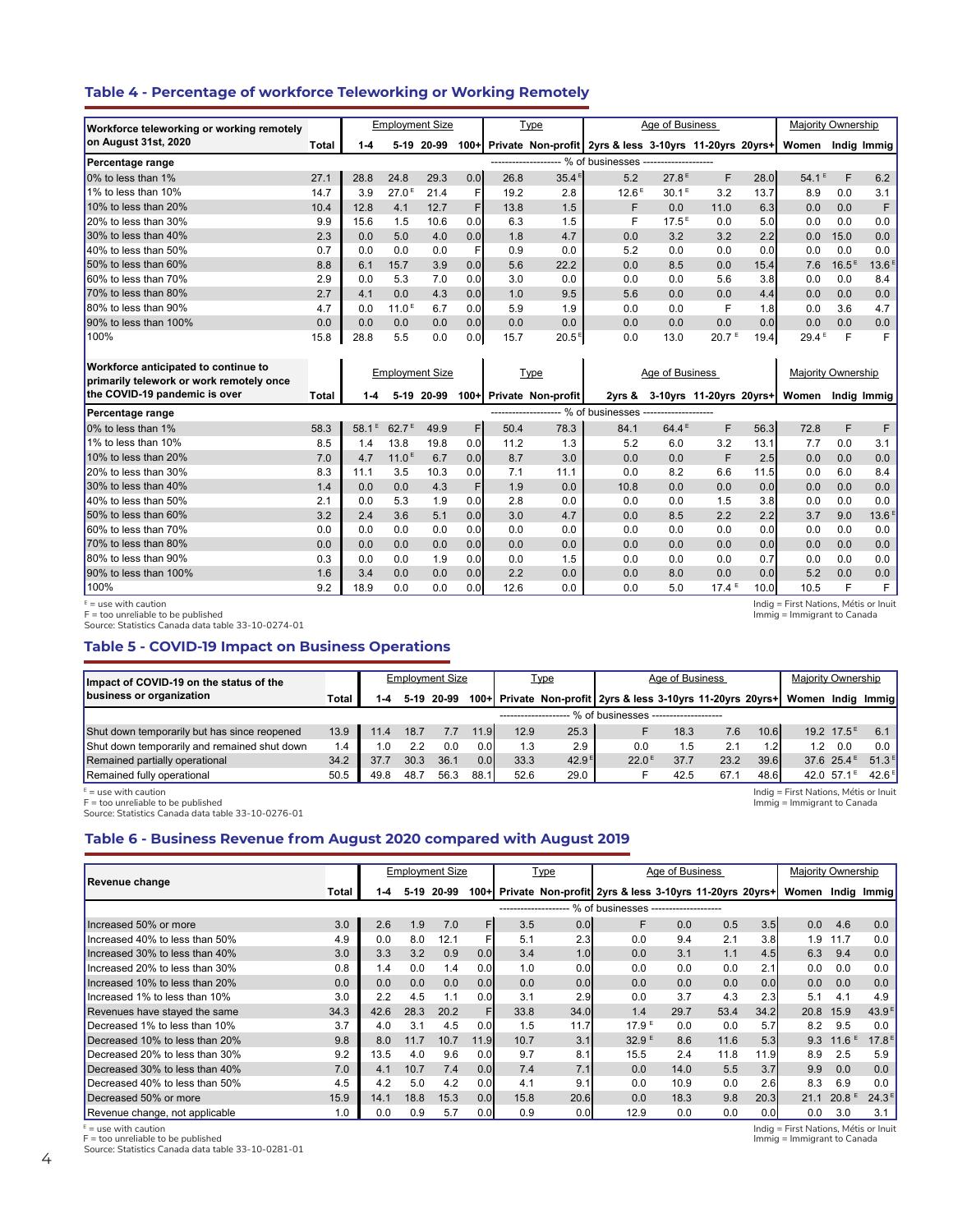## **Table 7 - Approved Funding or Credit Due to COVID-19**

|                                                                                             |       |      |      | <b>Employment Size</b> |        |                       | <b>Type</b> |                                                        | Age of Business |      |      | Majority Ownership |                     |                   |
|---------------------------------------------------------------------------------------------|-------|------|------|------------------------|--------|-----------------------|-------------|--------------------------------------------------------|-----------------|------|------|--------------------|---------------------|-------------------|
| Approved sources of funding or credit                                                       | Total | 1-4  |      | 5-19 20-99             | $100+$ |                       |             | Private Non-profit 2yrs & less 3-10yrs 11-20yrs 20yrs+ |                 |      |      | Women Indig Immig  |                     |                   |
|                                                                                             |       |      |      |                        |        | --------------------- |             | - % of businesses --------------------                 |                 |      |      |                    |                     |                   |
| Canada Emergency Business Account (CEBA)                                                    | 37.9  | 27.4 | 54.0 | 29.1                   | 0.0    | 42.6                  | 12.8        | 63.5E                                                  | 51.5            | 29.9 | 26.3 | 36.3               | $48.6$ <sup>E</sup> | 43.5              |
| Temporary 10% Wage Subsidy                                                                  | 21.1  | 17.4 | 24.8 | 22.7                   |        | 22.2                  | 20.1        | F                                                      | 23.0            | 17.7 | 20.0 | 26.2               | 15.2                | 0.0               |
| Canada Emergency Wage Subsidy (CEWS)                                                        | 28.7  | 12.6 | 42.8 | 50.7                   | 11.9   | 29.8                  | 23.8        | F                                                      | 33.2            | 24.2 | 27.0 | 20.7               | 39.3E               | 24.6 <sup>E</sup> |
| Canada Emergency Commercial Rent Assistance<br>(CECRA)                                      | 2.5   | 0.6  | 5.1  | 2.1                    | 0.0    | 2.8                   | 1.1         | 0.0                                                    | 4.8             | 4.3  | 0.3  | 1.6                | 0.0                 | 9.5               |
| Export Development Canada (EDC) Small and<br>Medium-sized Enterprise Loan and Guarantee     |       |      |      |                        |        |                       |             |                                                        |                 |      |      |                    |                     |                   |
| program                                                                                     | 0.2   | 0.0  | 0.4  | 0.0                    | 0.0    | 0.2                   | 0.0         | 0.0                                                    | 0.0             | 0.0  | 0.4  | 0.0                | 0.0                 | 0.0               |
| Business Development Bank of Canada (BDC) Co-<br>Lending Program for Small and Medium-sized |       |      |      |                        |        |                       |             |                                                        |                 |      |      |                    |                     |                   |
| Enterprises                                                                                 | 1.9   | 2.0  | 1.8  | 2.1                    | 0.0    | 2.1                   | 0.9         | 0.0                                                    | 5.3             | 0.0  | 0.6  | 6.5                | 0.0                 | 0.0               |
| Innovation Assistance Program                                                               | 0.0   | 0.0  | 0.0  | 0.0                    | 0.0    | 0.0                   | 0.0         | 0.0                                                    | 0.0             | 0.0  | 0.0  | 0.0                | 0.0                 | 0.0               |
| Regional Relief and Recovery Fund                                                           | 2.9   | 3.0  | 2.4  | 3.2                    | 11.9   | 3.3                   | 0.9         | 0.0                                                    | 3.2             | 1.8  | 3.9  | 1.6                | 0.0                 | 16.3 <sup>E</sup> |
| Provincial, Territorial or Municipal government                                             |       |      |      |                        |        |                       |             |                                                        |                 |      |      |                    |                     |                   |
| programs                                                                                    | 24.7  | 16.2 | 31.2 | 37.4                   | F.     | 26.6                  | 17.8        | 15.7 <sup>E</sup>                                      | 32.9            | 22.4 | 21.1 |                    | 20.3 29.3 $E$       | 17.1              |
| Grant or loan funding from philanthropic or mutual-                                         |       |      |      |                        |        |                       |             |                                                        |                 |      |      |                    |                     |                   |
| aid sources                                                                                 | 0.1   | 0.0  | 0.0  | 1.1                    | 0.0    | 0.0                   | 0.0         | 0.0                                                    | 0.4             | 0.0  | 0.0  | 0.0                | 1.6                 | 0.0               |
| <b>Financial institution</b>                                                                | 2.6   | 0.0  | 4.7  | 6.1                    | 11.9   | 2.9                   | 1.1         | 0.0                                                    | 5.5             | 1.0  | 1.7  | 2.0                | 0.0                 | 3.4               |
| Loan from family or friends                                                                 | 4.1   | 3.3  | 6.0  | 1.1                    | 0.0    | 4.0                   | 7.1         | 12.7 <sup>E</sup>                                      | 6.9             | 2.1  | 1.3  | 0.0                | 0.0                 | 8.2               |
| <b>Other</b>                                                                                | 2.8   | 3.2  | 1.9  | 4.1                    | 0.0    | 2.2                   | 8.7         | 9.6E                                                   | 1.2             | 3.7  | 2.3  | 3.7                | 4.6                 | 0.0               |
| None                                                                                        | 39.0  | 50.6 | 28.3 | 26.1                   |        | 34.5                  | 59.8        | $26.5$ <sup>E</sup>                                    | 26.9            | 45.1 | 47.9 | 39.3               | $39.4$ <sup>E</sup> | $44.4^{\text{E}}$ |

 $E =$  use with caution

F = too unreliable to be published Source: Statistics Canada data table 33-10-0284-01 Indig = First Nations, Métis or Inuit Immig = Immigrant to Canada

Indig = First Nations, Métis or Inuit Immig = Immigrant to Canada

### **Table 8 - Reasons Business Did Not Access Any Funding or Credit Due to COVID-19**

|                                        |       |                |      | <b>Employment Size</b> |     |      | <b>Type</b> |                                                             | Age of Business       |                   |      | Majority Ownership |       |             |
|----------------------------------------|-------|----------------|------|------------------------|-----|------|-------------|-------------------------------------------------------------|-----------------------|-------------------|------|--------------------|-------|-------------|
| Reasons                                | Total | 1-4            |      | 5-19 20-99             |     |      |             | 100+ Private Non-profit 2yrs & less 3-10yrs 11-20yrs 20yrs+ |                       |                   |      | Women              |       | Indig Immig |
|                                        |       |                |      |                        |     |      |             | % of businesses                                             | --------------------- |                   |      |                    |       |             |
| <b>Eligibility requirements</b>        | 15.8  | $18.2^{\circ}$ | 5.3  | 31.9                   | FI  | 20.1 | 1.6         | $20.5^{\text{g}}$                                           | 19.8E                 | 5.2               | 18.8 | $23.4^E$           | 0.0   | 0.0         |
| Public perception                      | 1.2   | 4              | 0.0  | 4.3                    | 0.0 | 1.6  | 0.0         | 0.0                                                         | 4.2                   | 0.0               | 0.6  | 0.0                | 4.3   | 0.0         |
| Application requirements or complexity | 3.9   | 5.6            | 0.0  | 4.3                    | 0.0 | 5.1  | 0.0         | 0.0                                                         | 2.3                   | $12.6^{\text{E}}$ | 0.6  | 0.0                | 4.3   | F           |
| Lack of awareness                      | 8.6   | 10.1           | 6.6  | 5.1                    | 0.0 | 4.9  | 9.7         |                                                             | 0.0                   | 0.0               | 11.4 | 20.3 <sup>E</sup>  | 0.0   | 0.0         |
| Funding or credit not needed           | 75.8  | 70.8           | 88.0 | 74.1                   |     | 75.1 | 90.3        | F                                                           | 78.4 <sup>E</sup>     | 82.2 <sup>E</sup> | 76.3 | 65.3E              | 100.0 | F           |
| <b>Other</b>                           | 3.2   |                | 8.5  | 0.0                    | 0.0 | 4.3  | 0.0         | 0.0                                                         | 7.4                   | 0.0               | 3.3  | 4.9                | 0.0   | 0.0         |

 $E =$  use with caution

F = too unreliable to be published Source: Statistics Canada data table 33-10-0285-01

## **Table 9 - Liquidity and Access to Liquidity**

| Status on cash or liquid assets required                                                                                                       |       |      |      | <b>Employment Size</b> |                  |      | Type                  |                                                             | Age of Business |      |      | <b>Majority Ownership</b> |                   |                |
|------------------------------------------------------------------------------------------------------------------------------------------------|-------|------|------|------------------------|------------------|------|-----------------------|-------------------------------------------------------------|-----------------|------|------|---------------------------|-------------------|----------------|
|                                                                                                                                                | Total | 1-4  |      | 5-19 20-99             |                  |      |                       | 100+ Private Non-profit 2yrs & less 3-10yrs 11-20yrs 20yrs+ |                 |      |      | Women                     |                   | Indig Immig    |
|                                                                                                                                                |       |      |      |                        |                  |      | --------------------- | % of businesses --------------------                        |                 |      |      |                           |                   |                |
| Yes, business has the cash or liquid assets<br>required to operate                                                                             | 78.6  | 77.5 | 77.2 | 86.9                   | 100.0            | 75.6 | 97.8                  | 90.6 <sup>E</sup>                                           | 80.9            | 75.3 | 76.2 | 81.0                      | 73.0 <sup>E</sup> | $73.3^{\circ}$ |
| No. business does not have the cash or liquid<br>assets required to operate, but will be able to<br>acquire cash or liquid assets required     | 0.7   | 0.0  | 1.8  | 0.0                    | 0.0              | 0.8  | 0.0                   | 0.0                                                         | 0.0             | 0.0  | 1.8  | 0.0                       | 9.8               | 0.0            |
| No, business does not have the cash or liquid<br>assets required to operate, and will not be able to<br>acquire cash or liquid assets required | 3.8   | 5.0  | 3.4  | 0.0                    | 0.0              | 4.1  | 0.0                   | 0.0                                                         | 0.5             | 9.0  | 4.4  | 0.6                       | 0.0               | 10.0           |
| No, does not have the cash or liquid assets<br>required to operate; unknown if they will be able to                                            |       |      |      |                        |                  |      |                       |                                                             |                 |      |      |                           |                   |                |
| acquire cash or liquid assets required                                                                                                         | 6.8   | 5.7  | 9.2  | 3.3                    | 0.0              | 7.9  | 0.0                   | 9.4 <sup>E</sup>                                            | 8.1             | 5.9  | 5.7  | 11.8                      | $11.5^{\circ}$    | 9.5            |
| <b>Unknown</b>                                                                                                                                 | 10.1  | 11.8 | 8.4  | 9.8                    | 0.0 <sub>l</sub> | 11.6 | 2.2                   | 0.0                                                         | 10.4            | 9.9  | 11.9 | 6.5                       | 5.6               |                |

<sup>E</sup> = use with caution<br>F = too unreliable to be published<br>Source: Statistics Canada data table 33-10-0286-01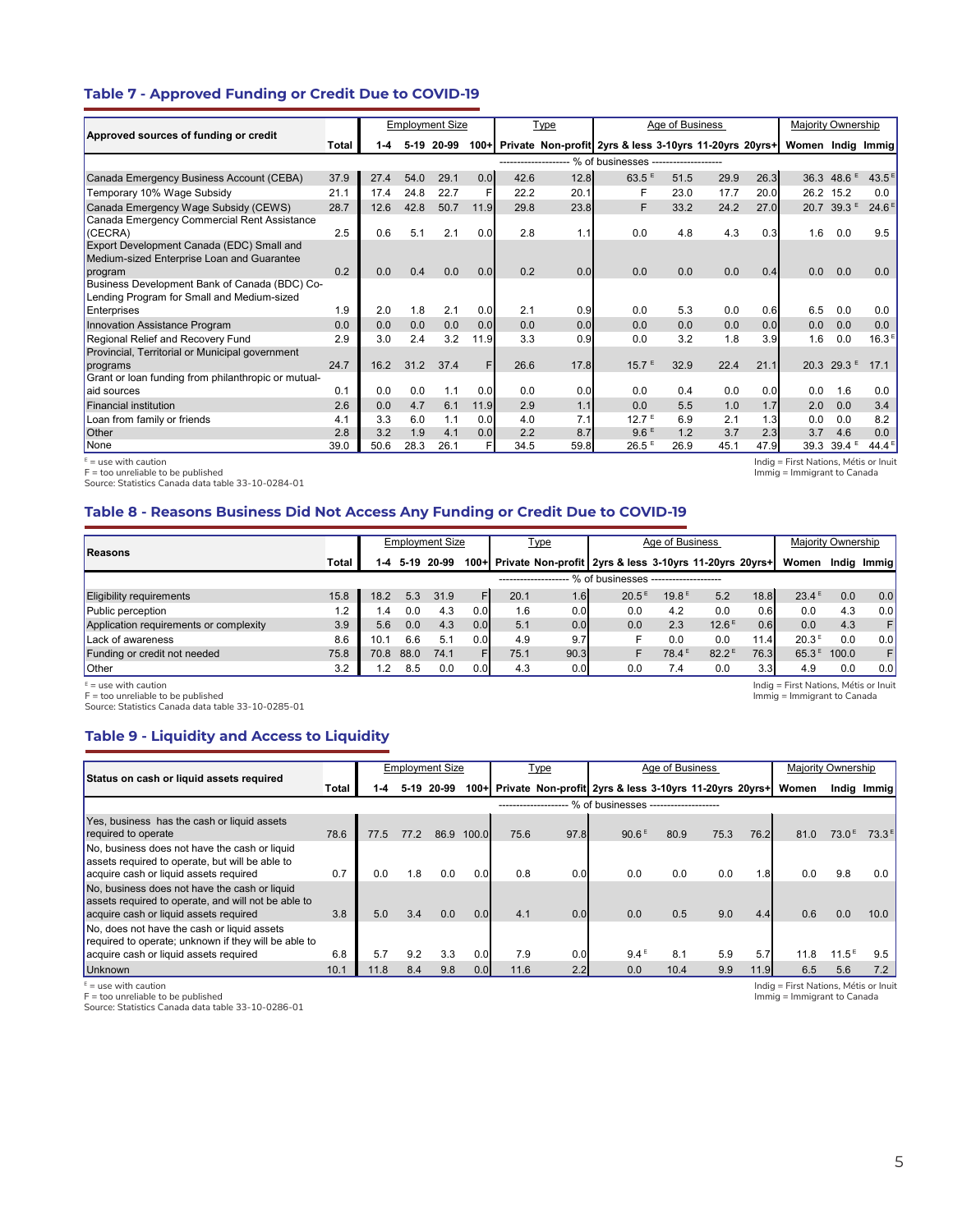## **Table 10 - Business Expenses from August 2020 compared with August 2019**

|                                    |       |      |        | <b>Employment Size</b> |         |      | Type             |                                                           | Age of Business |      |      | <b>Majority Ownership</b> |                   |                   |
|------------------------------------|-------|------|--------|------------------------|---------|------|------------------|-----------------------------------------------------------|-----------------|------|------|---------------------------|-------------------|-------------------|
| <b>Change in expenses</b>          | Total | 1-4  | $5-19$ | 20-99                  | $100 +$ |      |                  | Private Non-profit 2yrs & less 3-10yrs 11-20yrs 20yrs+    |                 |      |      | Women                     |                   | Indig Immig       |
|                                    |       |      |        |                        |         |      |                  | -------------------- % of businesses -------------------- |                 |      |      |                           |                   |                   |
| Increased 50% or more              | 11.9  | 16.2 | 6.7    | 11.2                   | F       | 12.9 | 1.6              | 12.0 <sup>E</sup>                                         | 9.8             | 19.7 | 9.4  | 11.3                      | 24.0 <sup>E</sup> | 4.9               |
| Increased 40% to less than 50%     | 13.2  | 12.3 | 13.7   | 15.2                   | F       | 14.0 | 9.4              | $22.3$ <sup>E</sup>                                       | 17.7            | 6.4  | 11.6 | 5.2                       | 20.8              | 40.8 <sup>E</sup> |
| Increased 30% to less than 40%     | 2.9   | 0.4  | 4.8    | 7.6                    | 0.0     | 1.4  | 17.2             | 0.0                                                       | 4.9             | 1.0  | 2.9  | 3.6                       | 3.0               | 3.0               |
| Increased 20% to less than 30%     | 6.6   | 8.3  | 5.9    | 2.4                    | 0.0     | 7.6  | 1.1              | 0.0                                                       | 5.2             | 16.8 | 3.6  | 12.4                      | 0.0               | 10.0              |
| Increased 10% to less than 20%     | 2.2   | 3.0  | 1.8    | 0.0                    | 0.0     | 2.5  | 0.0              | 0.0                                                       | 2.3             | 0.0  | 3.6  | 6.3                       | 0.0               | 0.0               |
| Increased 1% to less than 10%      | 2.9   | 4.9  | 1.0    | 1.1                    | 0.0     | 2.6  | 6.6              | 0.0                                                       | 2.5             | 6.2  | 2.0  | 4.3                       | 9.4               | 0.0               |
| Expensess have stayed the same     | 36.7  | 37.4 | 37.7   | 29.1                   | F       | 36.4 | 33.4             | $22.3^E$                                                  | 36.0            | 31.8 | 42.6 | 25.9                      | 29.4              | 33.7 <sup>E</sup> |
| Decreased 1% to less than 10%      | 2.1   | 1.2  | 2.9    | 3.3                    | 0.0     | 1.7  | 6.5              | 0.0                                                       | 1.3             | 0.7  | 3.9  | 2.4                       | 0.0               | 0.0               |
| Decreased 10% to less than 20%     | 6.0   | 3.7  | 7.7    | 10.6                   | 0.0     | 6.4  | 5.6              | 8.8                                                       | 12.3            | 3.6  | 1.9  | 5.3                       | 1.6               | 3.4               |
| Decreased 20% to less than 30%     | 3.9   | 2.7  | 4.6    | 5.4                    | 11.9    | 3.5  | 0.0 <sub>l</sub> | 5.0                                                       | 2.2             | 2.9  | 5.4  | 7.5                       | 4.6               | 0.0               |
| Decreased 30% to less than 40%     | 5.0   | 2.4  | 8.2    | 5.0                    | 0.0     | 4.6  | 9.9              | 0.0                                                       | 1.1             | 10.4 | 6.2  | 8.1                       | 0.0               | 1.0               |
| Decreased 40% to less than 50%     | 3.7   | 6.0  | 1.5    | 2.3                    | 0.0     | 3.7  | 5.8              |                                                           | 3.1             | 0.5  | 3.4  | 6.4                       | 0.0               | 0.0               |
| Decreased 50% or more              | 1.9   | 1.6  | 2.5    | 1.0                    | 0.0     | 1.9  | 2.9              | 0.0                                                       | 1.5             | 0.0  | 3.5  | 1.3                       | 4.1               | 0.0               |
| Change in expenses, not applicable | 1.0   | 0.0  | 0.9    | 5.7                    | 0.0     | 0.9  | 0.0              | 12.9                                                      | 0.0             | 0.0  | 0.0  | 0.0                       | 3.0               | 3.1               |

<sup>E</sup> = use with caution<br>F = too unreliable to be published<br>Source: Statistics Canada data table 33-10-0282-01

### **Table 11 - COVID-19 Impact on Various Expenditures**

|                                            |              |      |      | <b>Employment Size</b> |       |      | <b>Type</b> |                                                                        | Age of Business |      |      | <b>Majority Ownership</b> |                     |                   |
|--------------------------------------------|--------------|------|------|------------------------|-------|------|-------------|------------------------------------------------------------------------|-----------------|------|------|---------------------------|---------------------|-------------------|
| <b>Business Expenditure Change</b>         |              |      |      |                        |       |      |             |                                                                        |                 |      |      |                           |                     |                   |
|                                            | <b>Total</b> | 1-4  |      |                        |       |      |             | 5-19 20-99 100+ Private Non-profit 2yrs & less 3-10yrs 11-20yrs 20yrs+ |                 |      |      | Women Indig Immig         |                     |                   |
|                                            |              |      |      |                        |       |      |             | ------------------- % of businesses -------------------                |                 |      |      |                           |                     |                   |
| <b>Sanitization and cleaning</b>           |              |      |      |                        |       |      |             |                                                                        |                 |      |      |                           |                     |                   |
| increased                                  | 73.8         | 66.4 | 79.9 | 82.8                   | 100.0 | 72.8 | 79.4        | 97.4                                                                   | 73.0            | 67.4 | 73.4 | 74.4                      | 92.3                | 50.8              |
| no change                                  | 12.4         | 11.8 | 12.7 | 14.8                   | 0.0   | 13.3 | 2.1         | 2.6                                                                    | 21.1            | 4.6  | 11.4 | 10.6                      | 5.2                 | $22.1^E$          |
| decreased                                  | 0.0          | 0.0  | 0.0  | 0.0                    | 0.0   | 0.0  | 0.0         | 0.0                                                                    | 0.0             | 0.0  | 0.0  | 0.0                       | 0.0                 | 0.0               |
| does not have this expense                 | 10.8         | 16.8 | 6.6  | 0.0                    | 0.0   | 11.3 | 10.5        | 0.0                                                                    | 4.9             | 23.9 | 10.6 | 8.4                       | 2.5                 | 23.1 <sup>E</sup> |
| unknown                                    | 3.0          | 5.0  | 0.9  | 2.4                    | 0.0   | 2.6  | 8.0         | 0.0                                                                    | 1.1             | 4.1  | 4.6  | 6.6                       | 0.0                 | 4.0               |
| <b>Repair and maintenance</b>              |              |      |      |                        |       |      |             |                                                                        |                 |      |      |                           |                     |                   |
| increased                                  | 22.9         | 19.4 | 27.1 | 23.8                   | F     | 23.2 | 25.9        | F                                                                      | 29.8            | 18.7 | 17.9 | 23.1                      | 28.1<br>Е           | 28.5              |
| no change                                  | 59.9         | 55.5 | 62.7 | 69.1                   | Ë     | 59.0 | 57.1        | F                                                                      | 58.9            | 55.9 | 61.8 | 65.7                      | $62.5$ <sup>E</sup> | 40.5              |
| decreased                                  | 3.6          | 2.9  | 4.9  | 0.9                    | F     | 4.1  | 0.9         | 2.6                                                                    | 6.8             | 2.1  | 2.2  | 3.3                       | 0.0                 | 3.4               |
| does not have this expense                 | 10.6         | 19.0 | 3.0  | 2.0                    | 0.0   | 11.2 | 8.0         | 0.0                                                                    | 3.3             | 22.7 | 12.0 | 1.3                       | 9.4                 | 23.6 <sup>E</sup> |
| ∙unknown                                   | 2.9          | 3.2  | 2.3  | 4.2                    | 0.0   | 2.5  | 8.0         | 0.0                                                                    | 1.1             | 0.6  | 6.1  | 6.6                       | 0.0                 | 4.0               |
| Personal protective equipment and supplies |              |      |      |                        |       |      |             |                                                                        |                 |      |      |                           |                     |                   |
| increased                                  | 70.0         | 63.1 | 73.6 | 84.8                   | 100.0 | 69.0 | 73.5        | 89.8                                                                   | 78.2            | 51.1 | 69.5 | 61.5                      | 84.6                | 53.0 <sup>5</sup> |
| no change                                  | 16.4         | 14.5 | 19.8 | 13.2                   | 0.0   | 16.3 | 16.2        | 5.3                                                                    | 14.7            | 23.5 | 16.1 | 20.6                      | 14.1                | 21.3 <sup>E</sup> |
| decreased                                  | 0.0          | 0.0  | 0.0  | 0.0                    | 0.0   | 0.0  | 0.0         | 0.0                                                                    | 0.0             | 0.0  | 0.0  | 0.0                       | 0.0                 | 0.0               |
| does not have this expense                 | 9.0          | 13.8 | 5.7  | 0.9                    | 0.0   | 10.3 | 2.3         | 5.0                                                                    | 5.9             | 13.1 | 10.1 | 8.6                       | 1.3                 | 21.7 <sup>E</sup> |
| unknown                                    | 4.6          | 8.6  | 0.9  | 1.1                    | 0.0   | 4.4  | 8.0         | 0.0                                                                    | 1.1             | 12.3 | 4.2  | 9.3                       | 0.0                 | 4.0               |
| Rent                                       |              |      |      |                        |       |      |             |                                                                        |                 |      |      |                           |                     |                   |
| increased                                  | 6.1          | 4.0  | 10.0 | 2.1                    | 0.0   | 5.6  | 13.0        | 14.5 <sup>E</sup>                                                      | 10.0            | 1.8  | 3.8  | 8.1                       | 9.4                 | 0.0               |
| no change                                  | 59.3         | 49.9 | 66.3 | 78.0                   | F     | 60.2 | 62.9        | F                                                                      | 56.2            | 61.7 | 62.5 | 69.2                      | 78.7                | 60.7 <sup>E</sup> |
| decreased                                  | 5.9          | 8.4  | 4.1  | 1.8                    | 0.0   | 5.0  | 8.0         | 2.6                                                                    | 12.5            | 3.5  | 2.5  | 7.7                       | 2.7                 | 0.0               |
| does not have this expense                 | 26.7         | 36.2 | 18.8 | 13.9                   | F     | 27.2 | 16.0        | 28.3F                                                                  | 19.8            | 33.1 | 28.6 | 11.8                      | 4.6                 | 35.3 <sup>E</sup> |
| unknown                                    | 2.0          | 1.5  | 0.9  | 4.2                    | F     | 1.9  | 0.0         | 5.5                                                                    | 1.5             | 0.0  | 2.7  | 3.2                       | 4.6                 | 4.0               |
| Technology and equipment for teleworking   |              |      |      |                        |       |      |             |                                                                        |                 |      |      |                           |                     |                   |
| increased                                  | 19.3         | 16.0 | 18.5 | 34.1                   | F     | 15.9 | 54.0        | 14.4                                                                   | 15.7            | 19.5 | 23.1 | 29.6                      | 50.2 <sup>E</sup>   | 3.2               |
| no change                                  | 52.4         | 50.5 | 55.4 | 50.8                   | F     | 52.8 | 34.6        | F                                                                      | 50.5            | 56.4 | 50.6 | 48.5                      | $34.1^E$            | 72.1 <sup>5</sup> |
| decreased                                  | 0.5          | 0.7  | 0.0  | 0.9                    | 0.0   | 0.4  | 1.0         | 0.0                                                                    | 1.1             | 0.0  | 0.3  | 0.0                       | 0.0                 | 0.0               |
| does not have this expense                 | 23.5         | 29.2 | 19.9 | 13.1                   | 0.0   | 26.8 | 2.5         | F                                                                      | 24.9            | 24.1 | 21.5 | 15.2                      | 15.7 <sup>E</sup>   | 11.2              |
| unknown                                    | 4.3          | 3.6  | 6.1  | 1.1                    | 0.0   | 4.1  | 8.0         | 0.0                                                                    | 7.7             | 0.0  | 4.7  | 6.6                       | 0.0                 | 13.4              |
| <b>Research and development</b>            |              |      |      |                        |       |      |             |                                                                        |                 |      |      |                           |                     |                   |
| increased                                  | 6.7          | 6.4  | 6.8  | 8.3                    | 0.0   | 5.2  | 19.1        | 9.6 <sup>E</sup>                                                       | 4.7             | 4.5  | 8.9  | 9.8                       | 8.7                 | 1.3               |
| no change                                  | 37.2         | 30.0 | 42.5 | 48.1                   | F     | 37.6 | 40.9        | 30.9 <sup>E</sup>                                                      | 37.9            | 41.3 | 35.6 | 42.5                      | $65.5$ <sup>E</sup> | 28.5              |
| decreased                                  | 1.5          | 3.1  | 0.0  | 0.0                    | 0.0   | 1.7  | 0.0         | 0.0                                                                    | 2.4             | 0.0  | 1.8  | 0.0                       | 0.0                 | 0.0               |
| does not have this expense                 | 47.9         | 56.5 | 41.5 | 35.3                   | F     | 49.4 | 31.1        | $51.4^E$                                                               | 45.6            | 51.7 | 47.0 | 38.8                      | 22.8                | 56.8 <sup>E</sup> |
| - unknown                                  | 6.7          | 4.0  | 9.3  | 8.4                    | F     | 6.1  | 8.9         | 8.1                                                                    | 9.3             | 2.5  | 6.6  | 8.9                       | 3.0                 | 13.4              |
| Research and development personnel         |              |      |      |                        |       |      |             |                                                                        |                 |      |      |                           |                     |                   |
| · increased                                | 4.8          | 3.1  | 6.2  | 7.4                    | 0.0   | 4.2  | 11.6        | 9.6E                                                                   | 5.2             | 4.5  | 3.6  | 6.0                       | 0.0                 | 0.0               |
| no change                                  | 36.7         | 28.6 | 43.3 | 47.1                   | F     | 36.7 | 43.7        | 21.5                                                                   | 30.9            | 45.1 | 39.8 | 43.7                      | $59.6$ <sup>E</sup> | 26.9 <sup>E</sup> |
| decreased                                  | 2.6          | 5.1  | 0.0  | 0.9                    | 0.0   | 2.9  | 1.0         | 0.0                                                                    | 5.6             | 0.0  | 2.1  | 0.0                       | 0.0                 | 8.3               |
| does not have this expense                 | 48.7         | 58.5 | 40.8 | 36.2                   | F     | 49.9 | 34.8        | 60.8 F                                                                 | 49.0            | 47.9 | 46.6 | 39.9                      | 32.8 <sup>E</sup>   | 50.1 <sup>E</sup> |
| - unknown                                  | 7.2          | 4.7  | 9.6  | 8.4                    | F     | 6.3  | 8.9         | 8.1                                                                    | 9.3             | 2.5  | 7.8  | 10.3                      | 7.6                 | 14.7              |

<sup>E</sup> = use with caution<br>F = too unreliable to be published<br>Source: Statistics Canada data table 33-10-0283-01

Indig = First Nations, Métis or Inuit Immig = Immigrant to Canada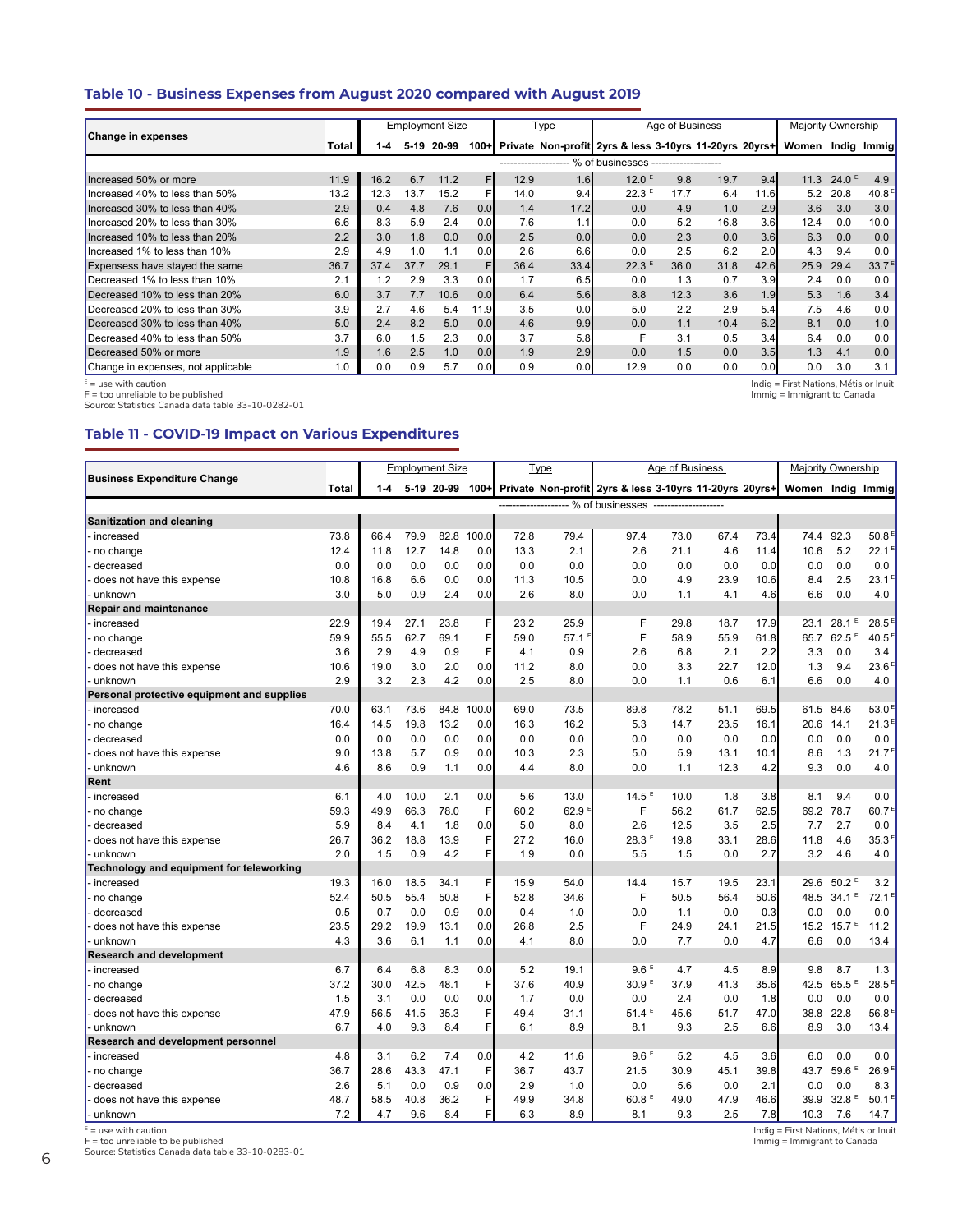## **Table 12 - Ability to Take on More Debt**

| Ability to take on more debt      |       |                                       |           | <b>Employment Size</b> |      |      | <u>Type</u>       | Age of Business                                             | Majority Ownership |      |      |                   |           |                     |
|-----------------------------------|-------|---------------------------------------|-----------|------------------------|------|------|-------------------|-------------------------------------------------------------|--------------------|------|------|-------------------|-----------|---------------------|
|                                   | Total |                                       |           | 1-4 5-19 20-99         |      |      |                   | 100+ Private Non-profit 2yrs & less 3-10yrs 11-20yrs 20yrs+ |                    |      |      | Women Indig Immig |           |                     |
|                                   |       | - % of businesses ------------------- |           |                        |      |      |                   |                                                             |                    |      |      |                   |           |                     |
| Business can take on more debt    | 36.2  |                                       | 34.5 35.8 | 43.9                   |      | 36.9 | $32.4^{\text{E}}$ |                                                             | 37.7               | 38.4 | 31.2 |                   | 24.6 25.0 | $26.2^{\text{E}}$   |
| Business cannot take on more debt | 44.0  | 54.0                                  | 35.5      | 33.7                   | 11.9 | 43.2 | 44.3              | $34.5^{\circ}$                                              | 38.1               | 49.7 | 47.5 |                   | 49.3 55.1 | $58.6$ <sup>E</sup> |
| Unknown                           | 19.9  | 11.4                                  | 28.7      | 23.0                   |      | 19.8 | 23.3              | 16.2                                                        | 24.2               | 11.9 | 21.2 | 26.1              | 19.9      | 15.2                |

 $E =$  use with caution

F = too unreliable to be published Source: Statistics Canada data table 33-10-0287-01

Indig = First Nations, Métis or Inuit Immig = Immigrant to Canada

Indig = First Nations, Métis or Inuit Immig = Immigrant to Canada

## **Table 13 - Business Expectation to Continue to Operate at Current Revenue and Expenditures**

| Length of time business can continue to<br>operate before considering further staffing |       |      |        | <b>Employment Size</b> |              | <u>Type</u>        |      | Age of Business                                        | Majority Ownership |      |                  |             |                         |                  |
|----------------------------------------------------------------------------------------|-------|------|--------|------------------------|--------------|--------------------|------|--------------------------------------------------------|--------------------|------|------------------|-------------|-------------------------|------------------|
| actions, closure or bankruptcy                                                         | Total | 1-4  | $5-19$ | 20-99                  | $100 +$      |                    |      | Private Non-profit 2yrs & less 3-10yrs 11-20yrs 20yrs+ |                    |      |                  | Women Indig |                         | <b>Immial</b>    |
|                                                                                        |       |      |        |                        |              | ------------------ |      | % of businesses                                        |                    |      |                  |             |                         |                  |
| Can continue to operate for less than 1 month                                          | 0.8   | 0.0  | 1.8    | 0.9                    | 0.0          | 0.9                | 0.0  | 0.0                                                    | 2.3                | 0.5  | 0.0 <sub>l</sub> | 0.0         | 0.0                     | 0.0 <sub>1</sub> |
| Can continue to operate for 1 mth to <3 mth                                            | 3.1   | 3.6  |        | 5.6                    | 0.0          | 2.1                | 5.3  | $9.4^E$                                                | 2.5                | 4.1  |                  |             | $2.9 10.0$ <sup>E</sup> | 0.0              |
| Can continue to operate for 3 mth to $\leq 6$ mth                                      | 4.5   | 3.5  | 4.7    | 8.6                    | 0.0          | 4.7                | 4.5  | 5.4                                                    | 2.8                | 2.9  | 6.5              | 5.9         | 3.0                     | 3.4              |
| Can continue to operate for 6 mth to $\leq$ 12 mth                                     | 9.7   | 9.6  | 10.9   | 5.3                    | $.9 \square$ | 10.7               | 4.9  | $14.5^{\circ}$                                         | 13.3               | 12.6 | 4.3'             | 12.7        | 4.1                     | 10.6             |
| Can continue to operate for 12 months or more                                          | 48.3  | 53.2 | 42.6   | 48.1                   |              | 45.3               | 70.3 | 67.9E                                                  | 46.2               | 36.8 | 52.2             |             | 37.5 $50.5^{\circ}$     | $58.5^{\circ}$   |
| Unknown                                                                                | 33.7  | 30.1 | 38.3   | 31.5                   |              | 36.3               | 15.0 | 2.8                                                    | 33.0               | 43.0 | 35.3             |             | 41.0 $32.4^{\circ}$     | $27.4^E$         |

 $E =$  use with caution

F = too unreliable to be published Source: Statistics Canada data table 33-10-0293-01

## **Table 14 - Statements Regarding Business Operations**

| Extent to which the statement applies to the                                                                          |       |      |      | <b>Employment Size</b> |       |      | Type |                                                             | Age of Business |      |      | <b>Majority Ownership</b> |                        |                   |  |
|-----------------------------------------------------------------------------------------------------------------------|-------|------|------|------------------------|-------|------|------|-------------------------------------------------------------|-----------------|------|------|---------------------------|------------------------|-------------------|--|
| business                                                                                                              | Total | 1-4  |      | 5-19 20-99             |       |      |      | 100+ Private Non-profit 2yrs & less 3-10yrs 11-20yrs 20yrs+ |                 |      |      | Women Indig Immig         |                        |                   |  |
|                                                                                                                       |       |      |      |                        |       |      |      | ------------------- % of businesses -------------------     |                 |      |      |                           |                        |                   |  |
| Before the pandemic, the general outlook for this business or organization was positive                               |       |      |      |                        |       |      |      |                                                             |                 |      |      |                           |                        |                   |  |
| Strongly agree                                                                                                        | 68.6  | 65.5 | 71.1 | 71.3                   | 100.0 | 68.9 | 65.6 | 74.1 <sup>E</sup>                                           | 73.1            | 73.7 | 61.4 | 73.4                      | 48.9 <sup>E</sup>      | 73.1 <sup>E</sup> |  |
| Somewhat agree                                                                                                        | 16.0  | 15.3 | 17.4 | 16.0                   | 0.0   | 14.6 | 25.8 | 25.9 <sup>E</sup>                                           | 11.7            | 14.2 | 18.6 | 11.7                      | $45.2^{\circ}$         | 16.0              |  |
| Neither agree nor disagree                                                                                            | 11.0  | 15.3 | 6.5  | 9.1                    | 0.0   | 12.0 | 6.9  | 0.0                                                         | 8.5             | 10.8 | 15.2 | 10.9                      | 3.4                    | 1.4               |  |
| Somewhat disagree                                                                                                     | 0.4   | 0.0  | 0.7  | 1.1                    | 0.0   | 0.1  | 0.0  | 0.0                                                         | 0.0             | 1.4  | 0.3  | 0.0                       | 0.0                    | 0.0               |  |
| Strongly disagree                                                                                                     | 0.5   | 0.0  | 1.3  | 0.0                    | 0.0   | 0.6  | 0.0  | 0.0                                                         | 0.0             | 0.0  | 1.3  | 0.0                       | 0.0                    | 0.0               |  |
| Unknown                                                                                                               | 3.4   | 4.0  | 3.0  | 2.4                    | 0.0   | 3.7  | 1.7  | 0.0                                                         | 6.7             | 0.0  | 3.2  | 3.9                       | 2.5                    | 9.5               |  |
| This business or organization is actively considering bankruptcy or closing as a result of COVID-19                   |       |      |      |                        |       |      |      |                                                             |                 |      |      |                           |                        |                   |  |
| Strongly agree                                                                                                        | 3.6   | 5.6  | 1.8  | 1.1                    | 0.0   | 4.2  | 0.0  | 9.4E                                                        | 2.3             | 0.0  | 5.3  | 5.5                       | 10.0 <sup>E</sup>      | 0.0               |  |
| Somewhat agree                                                                                                        | 2.0   | 2.6  | 1.9  | 0.0                    | 0.0   | 2.4  | 0.0  | F                                                           | 2.4             | 0.0  | 0.0  | 3.2                       | 0.0                    | 0.0               |  |
| Neither agree nor disagree                                                                                            | 6.0   | 4.8  | 8.3  | 3.3                    | 0.0   | 7.0  | 0.0  | 0.0                                                         | 7.3             | 5.0  | 6.6  | 6.9                       | 0.0                    | 12.4              |  |
| Somewhat disagree                                                                                                     | 5.9   | 5.8  | 6.1  | 6.1                    | 0.0   | 6.2  | 5.8  | 9.6 <sup>E</sup>                                            | 9.9             | 4.3  | 2.9  | 8.1                       | 4.1                    | 0.0               |  |
| Strongly disagree                                                                                                     | 72.2  | 67.5 | 74.1 | 84.0                   | 100.0 | 69.6 | 92.7 | F                                                           | 64.4            | 80.0 | 75.8 | 63.1                      | 76.2 <sup>E</sup>      | $65.1^E$          |  |
| Unknown                                                                                                               | 10.3  | 13.6 | 7.8  | 5.5                    | 0.0   | 10.6 | 1.4  | 0.0                                                         | 13.8            | 10.6 | 9.3  | 13.2                      | 9.7                    | $22.5^{\circ}$    |  |
| This business or organization is prepared financially for a possible second wave of COVID-19                          |       |      |      |                        |       |      |      |                                                             |                 |      |      |                           |                        |                   |  |
| Strongly agree                                                                                                        | 27.8  | 25.6 | 30.0 | 30.2                   | F     | 25.0 | 34.7 | F                                                           | 20.1            | 33.5 | 29.2 |                           | 15.9 34.5 <sup>E</sup> | 31.3E             |  |
| Somewhat agree                                                                                                        | 19.8  | 15.8 | 24.7 | 19.9                   | F     | 21.8 | 10.3 | 16.2                                                        | 29.9            | 7.7  | 18.9 | 23.7                      | 26.3E                  | 26.6 <sup>E</sup> |  |
| Neither agree nor disagree                                                                                            | 23.5  | 26.5 | 19.6 | 24.3                   | F     | 24.1 | 28.2 | 29.8 <sup>E</sup>                                           | 28.4            | 12.9 | 24.0 | 26.9                      | 14.4                   | 19.0 <sup>E</sup> |  |
| Somewhat disagree                                                                                                     | 4.7   | 3.5  | 5.4  | 6.5                    | 11.9  | 5.0  | 3.7  | 0.0                                                         | 7.0             | 8.4  | 1.8  | 7.4                       | 0.0                    | 4.1               |  |
| Strongly disagree                                                                                                     | 8.5   | 9.3  | 8.3  | 6.3                    | 0.0   | 8.5  | 12.4 | 9.4 <sup>E</sup>                                            | 5.9             | 15.9 | 6.5  | 11.6                      | 10.0 <sup>E</sup>      | 1.0               |  |
| Unknown                                                                                                               | 15.7  | 19.3 | 12.0 | 12.8                   | F     | 15.6 | 10.6 | 8.1                                                         | 8.7             | 21.7 | 19.6 |                           | 14.6 14.8              | 18.0 <sup>E</sup> |  |
| The revenue of this business or organization over the next 3 months will be higher than it was over the last 3 months |       |      |      |                        |       |      |      |                                                             |                 |      |      |                           |                        |                   |  |
| Strongly agree                                                                                                        | 5.5   | 2.9  | 9.8  | 1.8                    | 0.0   | 5.6  | 6.4  | 5.9                                                         | 8.8             | 0.0  | 5.6  | 0.7                       | 0.0                    | 6.2               |  |
| Somewhat agree                                                                                                        | 8.6   | 4.5  | 12.9 | 11.6                   | 0.0   | 9.8  | 2.1  | 16.7 <sup>E</sup>                                           | 11.8            | 0.7  | 8.5  | 6.3                       | 8.1                    | 23.6 <sup>E</sup> |  |
| Neither agree nor disagree                                                                                            | 20.5  | 22.9 | 17.0 | 22.6                   | F     | 20.9 | 20.2 | F                                                           | 25.4            | 22.2 | 14.5 |                           | 17.4 15.4              | 11.4              |  |
| Somewhat disagree                                                                                                     | 9.1   | 8.1  | 9.3  | 13.8                   | 0.0   | 9.6  | 9.1  | 14.5 <sup>E</sup>                                           | 9.1             | 5.2  | 10.2 | 15.0                      | $24.5^{\circ}$         | 8.1               |  |
| Strongly disagree                                                                                                     | 35.9  | 42.0 | 31.2 | 26.2                   | F     | 34.7 | 40.0 | 30.3 <sup>E</sup>                                           | 33.2            | 47.3 | 33.2 | 42.5                      | $23.1^{\circ}$         | 27.9 <sup>E</sup> |  |
| Unknown                                                                                                               | 20.4  | 19.6 | 19.8 | 24.1                   | F     | 19.4 | 22.2 | 5.5                                                         | 11.7            | 24.6 | 28.0 |                           | 18.1 28.9              | 22.8 <sup>E</sup> |  |

 $E =$  use with caution F = too unreliable to be published

Source: Statistics Canada data table 33-10-0292-01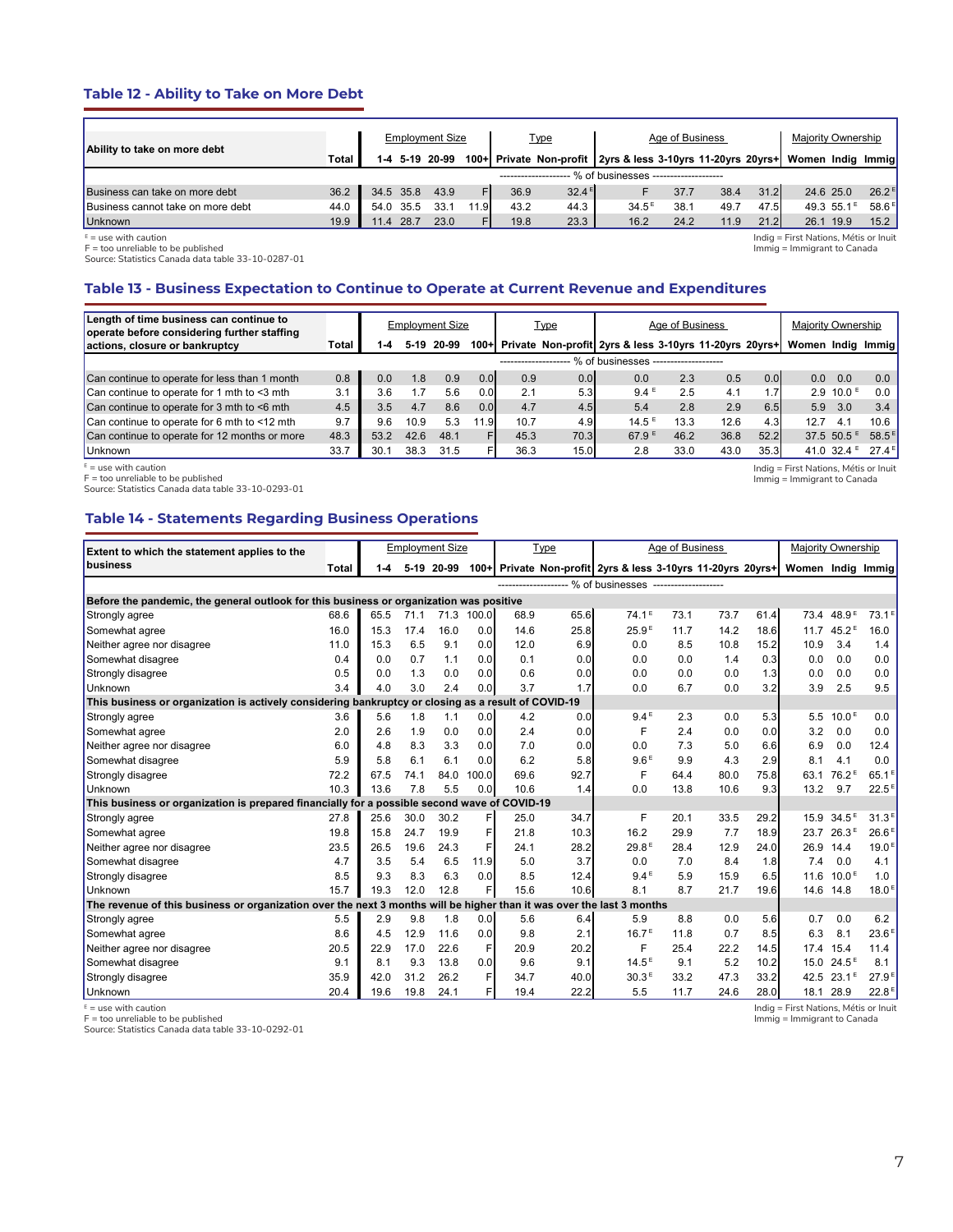### **Table 15 - Business Obstacles Over Last Three Months**

| Obstacles in the last three months                 |       |         |        | <b>Employment Size</b> |                  |                       | <b>Type</b> |                                                        | Age of Business |      |      | Majority Ownership |                                |                   |
|----------------------------------------------------|-------|---------|--------|------------------------|------------------|-----------------------|-------------|--------------------------------------------------------|-----------------|------|------|--------------------|--------------------------------|-------------------|
|                                                    | Total | $1 - 4$ | $5-19$ | 20-99                  | $100 +$          |                       |             | Private Non-profit 2yrs & less 3-10yrs 11-20yrs 20yrs+ |                 |      |      | Women              |                                | Indig Immig       |
|                                                    |       |         |        |                        |                  | --------------------- |             | % of businesses --------------------                   |                 |      |      |                    |                                |                   |
| Shortage of labour force                           | 28.4  | 20.3    | 34.3   | 40.6                   | F                | 30.2                  | 22.2        | $31.2^E$                                               | 33.8            | 21.8 | 27.1 | 23.9               | 6.5                            | 40.8 <sup>8</sup> |
| Recruiting and retaining skilled employees         | 24.2  | 16.6    | 25.7   | 47.8                   | F                | 23.3                  | 28.2        | 25.8 <sup>E</sup>                                      | 24.3            | 21.4 | 25.3 | 28.6               | $33.2^{\circ}$                 | 9.9               |
| Shortage of space or equipment                     | 5.4   | 4.8     | 6.1    | 5.4                    | 0.0 <sub>l</sub> | 4.2                   | 17.0        | $9.4^E$                                                | 5.5             | 0.0  | 7.3  | 11.5               | 11.7 <sup>E</sup>              | 0.0               |
| <b>Financial constraints</b>                       | 29.0  | 28.8    | 29.0   | 31.5                   | 11.9             | 30.3                  | 28.8        | $26.5$ <sup>E</sup>                                    | 31.3            | 25.0 | 29.8 | 38.4               | $23.0$ <sup>E</sup>            | 17.2 <sup>8</sup> |
| Insufficient demand for goods or services offered  | 25.8  | 28.2    | 23.8   | 24.1                   | 11.9             | 26.9                  | 16.4        | F                                                      | 22.8            | 21.2 | 29.7 | 23.5               | 24.8 <sup>E</sup>              | 24.1              |
| Fluctuations in consumer demand                    | 25.6  | 29.6    | 21.9   | 22.5                   | 11.9             | 26.5                  | 25.1        |                                                        | 41.8            | 16.8 | 15.1 | 35.6               | 11.6                           | 34.4              |
| Obtaining financing                                | 8.1   | 10.2    | 7.0    | 2.9                    | 11.9             | 8.9                   | 5.3         | $9.4^E$                                                | 9.5             | 8.0  | 6.9  | 19.2               | 10.0 <sup>E</sup>              | 0.0               |
| Government regulations                             | 18.1  | 15.9    | 18.1   | 25.5                   |                  | 16.8                  | 28.9        | 5.2                                                    | 22.0            | 16.0 | 18.5 | 16.8               | 9.2                            | 12.8              |
| Rising cost of inputs                              | 20.3  | 21.7    | 18.1   | 23.1                   | 11.9             | 21.1                  | 10.7        | 31.9 <sup>E</sup>                                      | 18.9            | 27.4 | 15.4 | 15.1               | $22.7^E$                       | $17.5^{\text{E}}$ |
| Increasing competition                             | 8.6   | 6.2     | 11.5   | 9.8                    | 0.01             | 10.1                  | 0.0         | 2.8                                                    | 10.0            | 7.1  | 9.4  | 12.8               | 0.0                            | 1.3               |
| Challenges related to exporting goods and services | 0.5   | 0.2     | 0.9    | 0.0                    | 0.0 <sub>l</sub> | 0.5                   | 0.0         | 0.0                                                    | 0.0             | 0.0  | 1.2  | 1.5                | 0.0                            | 0.0               |
| Corporate tax rate                                 | 4.7   | 5.4     | 3.1    | 6.9                    | 11.9             | 4.6                   | 7.1         | 12.2 <sup>E</sup>                                      | 3.6             | 6.8  | 3.0  | 0.5                | 10.0 <sup>E</sup>              | 15.8              |
| Maintaining sufficient cash flow or managing debt  | 20.2  | 19.1    | 21.4   | 20.9                   | 11.9             | 22.7                  | 7.1         | 17.0 <sup>E</sup>                                      | 21.4            | 13.5 | 23.3 | 20.2               | $24.4^{\circ}$                 | 13.4              |
| <b>Broadband access</b>                            | 6.3   | 4.8     | 6.8    | 12.0                   | 0.01             | 5.3                   | 16.4        | 2.8                                                    | 2.5             | 7.2  | 9.6  | 3.2                | 15.7                           | 3.0               |
| Obstacles for the business or organization, other  | 12.6  | 9.2     | 17.1   | 12.5                   | 0.01             | 11.9                  | 15.5        | $13.4^E$                                               | 16.3            | 6.8  | 12.5 | 18.2               | 44.8 <sup><math>E</math></sup> | 2.3               |
| Obstacles for the business or organization, none   | 21.7  | 24.3    | 18.9   | 20.1                   |                  | 20.4                  | 30.6        | 14.1                                                   | 20.7            | 18.9 | 25.4 | 30.3               | 28.2                           | 16.7              |

<sup>E</sup> = use with caution<br>F = too unreliable to be published<br>Source: Statistics Canada data table 33-10-0273-01

Indig = First Nations, Métis or Inuit Immig = Immigrant to Canada

#### **Table 16 - COVID-19 Impact on Business Operations**

|                                                       |       |       |      | <b>Employment Size</b> |            |      | Type     |                                                             | Age of Business |      |      | <b>Majority Ownership</b> |                        |                                |  |
|-------------------------------------------------------|-------|-------|------|------------------------|------------|------|----------|-------------------------------------------------------------|-----------------|------|------|---------------------------|------------------------|--------------------------------|--|
| Current or planned actions or measures                | Total | $1-4$ |      | 5-19 20-99             |            |      |          | 100+ Private Non-profit 2yrs & less 3-10yrs 11-20yrs 20yrs+ |                 |      |      | Women Indig Immig         |                        |                                |  |
|                                                       |       |       |      |                        |            |      |          | ------------------- % of businesses --------------------    |                 |      |      |                           |                        |                                |  |
| Restriction on the number of people allowed into      |       |       |      |                        |            |      |          |                                                             |                 |      |      |                           |                        |                                |  |
| the businesses space at one time                      | 62.6  | 55.5  | 64.6 |                        | 84.2 100.0 | 59.1 | 88.7     | 92.1                                                        | 60.2            | 46.4 | 67.5 | 61.2 84.7                 |                        | 47.0 <sup><math>E</math></sup> |  |
| Rental or acquisition of more physical space for the  |       |       |      |                        |            |      |          |                                                             |                 |      |      |                           |                        |                                |  |
| business or organization                              | 4.8   | 5.8   | 4.2  | 3.3                    | 0.0        | 4.3  | 6.4      | 12.7 <sup>E</sup>                                           | 5.1             | 0.0  | 5.7  | 2.8                       | 0.0                    | 13.1                           |  |
| Expansion of business or organization into existing   |       |       |      |                        |            |      |          |                                                             |                 |      |      |                           |                        |                                |  |
| outdoor space                                         | 2.8   | 0.0   | 3.6  | 12.4                   | 0.0        | 2.6  | 3.0      | 2.8                                                         | 3.7             | 1.6  | 2.6  | 2.8                       | 3.0                    | 3.0                            |  |
| Addition of signage or floor markers to promote       |       |       |      |                        |            |      |          |                                                             |                 |      |      |                           |                        |                                |  |
| physical distancing                                   | 40.4  | 24.2  | 52.1 | 65.9                   | F          | 38.0 | 60.8     | $71.1^E$                                                    | 48.0            | 22.5 | 37.7 |                           | 40.3 47.7 <sup>E</sup> | 32.9 <sup>E</sup>              |  |
| Modification of the office space                      | 19.8  | 13.2  | 24.2 | 31.0                   | F          | 18.7 | 35.9     | 15.3E                                                       | 28.5            | 9.7  | 19.0 | 24.2 22.6                 |                        | $22.2^5$                       |  |
| Adding plexiglass or sneeze guards                    | 24.9  | 14.5  | 30.1 | 51.2                   | F          | 23.8 | 33.0     | 59.9 <sup>E</sup>                                           | 31.0            | 8.6  | 22.0 |                           | 24.4 25.8 <sup>E</sup> | 11.3                           |  |
| <b>Reduction of business hours</b>                    | 24.3  | 24.3  | 22.5 | 29.7                   | F          | 21.2 | 48.8 $E$ | F                                                           | 24.0            | 21.0 | 23.2 |                           | 27.1 28.3 <sup>E</sup> | 30.6 <sup>E</sup>              |  |
| Screen employees upon entry into the workplace        |       |       |      |                        |            |      |          |                                                             |                 |      |      |                           |                        |                                |  |
| for a fever, cough, or other signs of illness         | 24.0  | 18.7  | 24.3 | 44.4                   | F          | 24.7 | 19.7     | F                                                           | 29.6            | 18.2 | 17.1 |                           | 18.5 21.0              | 33.5 <sup>E</sup>              |  |
| Screen customers upon entry into the workplace        |       |       |      |                        |            |      |          |                                                             |                 |      |      |                           |                        |                                |  |
| for a fever, cough, or other signs of illness         | 20.0  | 20.0  | 16.6 | 34.5                   | 0.0        | 21.0 | 10.9     | 19.3E                                                       | 28.3            | 24.5 | 11.2 | 22.6 14.4                 |                        | 24.7 <sup>E</sup>              |  |
| Insist that employees displaying any signs of illness |       |       |      |                        |            |      |          |                                                             |                 |      |      |                           |                        |                                |  |
| stay home                                             | 65.4  | 56.0  | 70.6 | 88.3                   | F          | 62.7 | 82.0     | 92.4                                                        | 64.8            | 57.0 | 65.2 |                           | 59.7 78.8              | 53.6 <sup>E</sup>              |  |
| Request that customers displaying any signs of        |       |       |      |                        |            |      |          |                                                             |                 |      |      |                           |                        |                                |  |
| illness do not enter                                  | 54.9  | 44.7  | 61.0 | 79.5                   | F          | 52.1 | 79.7     | 84.5                                                        | 59.1            | 39.5 | 54.0 |                           | 59.7 71.7 <sup>E</sup> | 51.8E                          |  |
| Provide hand sanitizer to employees and               |       |       |      |                        |            |      |          |                                                             |                 |      |      |                           |                        |                                |  |
| customers                                             | 77.2  | 64.6  | 86.5 |                        | 97.4 100.0 | 75.3 | 88.7     | 95.0                                                        | 74.2            | 81.8 | 73.7 | 74.5 97.5                 |                        | 61.6 <sup>E</sup>              |  |
| Provide facemasks, gloves, or other personal          |       |       |      |                        |            |      |          |                                                             |                 |      |      |                           |                        |                                |  |
| protective equipment to employees                     | 62.6  | 50.2  | 72.4 |                        | 78.5 100.0 | 60.9 | 68.3     | 89.8                                                        | 64.5            | 50.0 | 62.4 | 54.2 87.1                 |                        | 54.7 <sup>E</sup>              |  |
| Provide facemasks, gloves, or other personal          |       |       |      |                        |            |      |          |                                                             |                 |      |      |                           |                        |                                |  |
| protective equipment to customers                     | 23.9  | 18.3  | 27.9 | 33.5                   | F          | 24.1 | 25.7     | $27.7^E$                                                    | 21.3            | 20.3 | 27.2 |                           | 28.2 41.6 <sup>E</sup> | 21.9 <sup>E</sup>              |  |
| More janitorial staff                                 | 11.0  | 2.6   | 15.2 | 30.6                   | F          | 9.9  | 22.8     | 13.2                                                        | 17.5            | 2.7  | 9.9  |                           | 11.6 25.6              | 3.8                            |  |
| Frequent cleaning of high-touch areas or surfaces     | 65.1  | 51.1  | 73.7 | 93.2                   | 100.0      | 62.1 | 88.7     | 100.0                                                       | 72.1            | 41.7 | 65.2 |                           | 64.3 80.0 <sup>E</sup> | 53.7 <sup>E</sup>              |  |
| Fill positions with less skilled workers              | 5.4   | 3.7   | 7.3  | 6.9                    | 0.0        | 5.3  | 8.2      | F                                                           | 7.8             | 1.0  | 3.7  | 5.0                       | 1.6                    | 0.0                            |  |
| Subcontract out more work                             | 2.2   | 1.0   | 3.2  | 3.9                    | 0.0        | 2.5  | 0.0      | 4.9                                                         | 1.6             | 2.4  | 2.0  | 2.1                       | 8.1                    | 3.1                            |  |
| Current or planned actions or measures, other         | 9.1   | 14.1  | 3.4  | 8.1                    | 0.0        | 10.3 | 2.5      | 4.0                                                         | 8.4             | 16.4 | 6.7  |                           | 14.7 14.5              | 6.7                            |  |
| No measures implemented                               | 12.8  | 23.2  | 3.6  | 1.3                    | 0.0        | 14.8 | 1.7      | 0.0                                                         | 12.5            | 9.8  | 17.1 | 13.1                      | 2.5                    | 30.4 <sup>E</sup>              |  |

<sup>E</sup> = use with caution<br>F = too unreliable to be published<br>Source: Statistics Canada data table 33-10-0277-01

Indig = First Nations, Métis or Inuit Immig = Immigrant to Canada

8